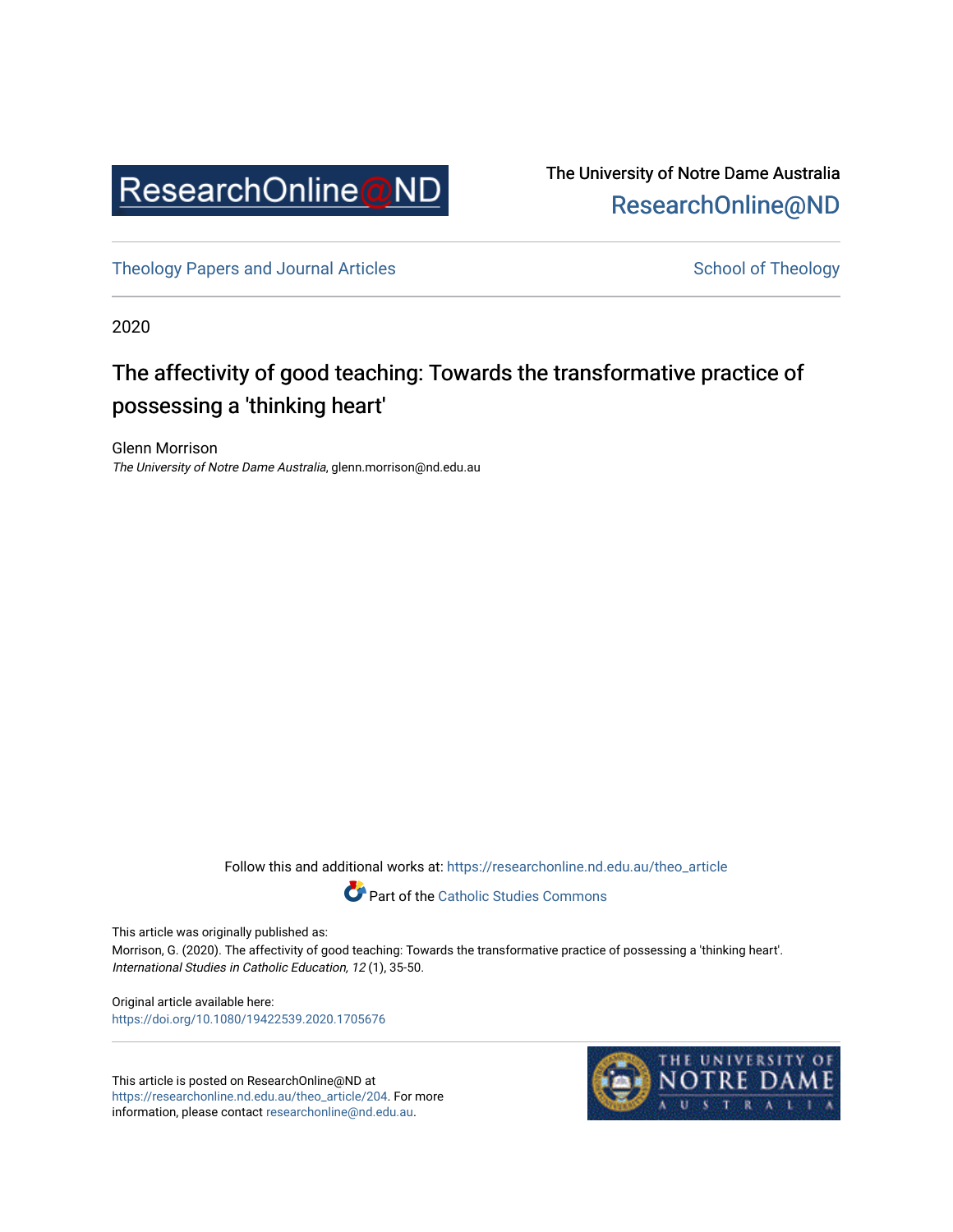This is an Author's Original Manuscript of an article published by Taylor & Francis Group in *International Studies in Catholic Education* on 6 February 2020**,** available online**:**  <https://www.tandfonline.com/doi/full/10.1080/19422539.2020.1705676>

Morrison, G. (2020). The affectivity of good teaching: Towards the transformative practice of possessing a 'thinking heart'. *International Studies in Catholic Education, 12*(1), 35-50. doi: 10.1080/19422539.2020.1705676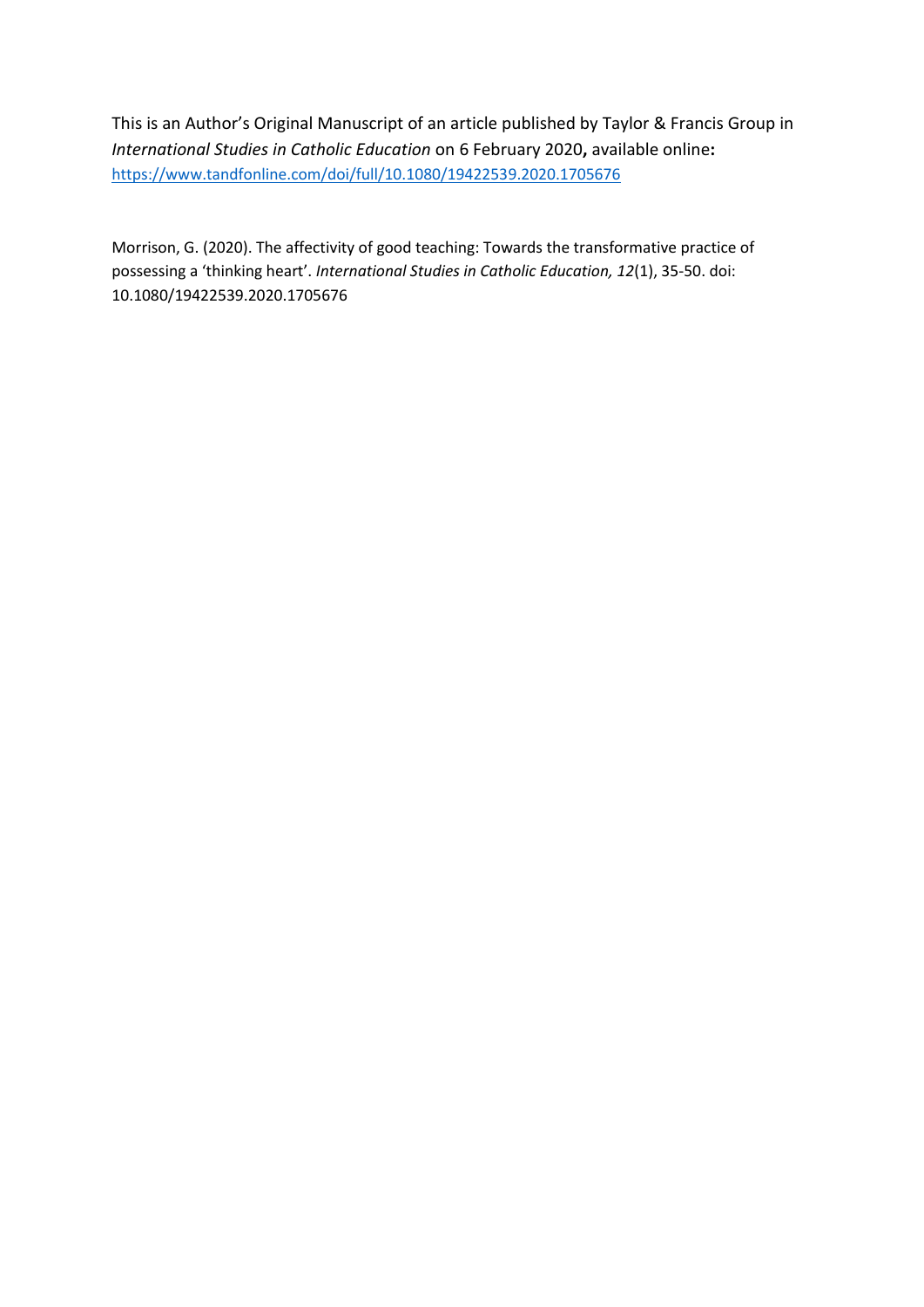# **The Affectivity of Good Teaching: Towards the Transformative Practice of Possessing a Thinking Heart**

Author: Associate Professor Glenn Morrison

Affiliation: The University of Notre Dame Australia, Fremantle, Western Australia.

Email: [glenn.morrison@nd.edu.au](mailto:glenn.morrison@nd.edu.au)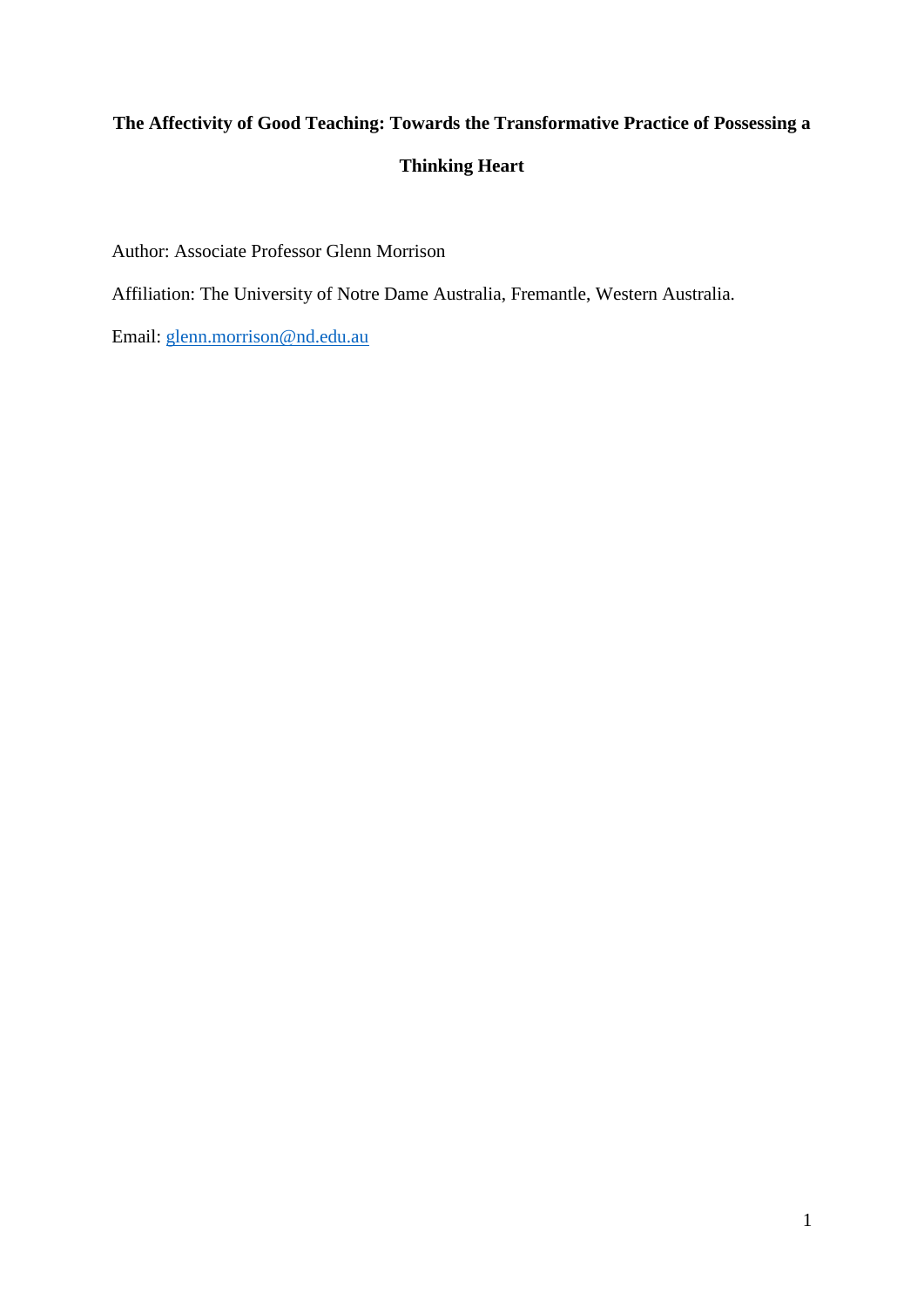#### **Abstract**

The aim of the article is to develop a phenomenological and theological approach to the affectivity of good teaching to foster a transformative practice of student engagement and awareness of the life of the soul as much as the mind and the heart. Drawing on the Catholic Intellectual Tradition's search for truth in the context of the theological virtues of faith, hope and love, the article sets out to articulate what it means to possess a thinking heart of education by way of engaging seven transcendental imperatives: be spontaneous, be imaginative, be hopeful, be faithful, be pastoral, be not afraid, and be vigilant. Together, these imperatives signify the transformative value of the search for truth evidencing a tradition of hopeful intelligence resonating with the affectivity of otherness, the turbulence and surprise of self-discovery, and a humble awareness of the wisdom of love at the service of love.

#### **Keywords**

Affectivity, Teaching, Theology, Truth

## **Introduction: The Affectivity of a Thinking Heart and the Search for Truth**

The article will seek first to introduce the concept of affectivity and the Catholic Intellectual Tradition of the search for truth. We will then locate the metaphor of a 'thinking heart' to relate affectivity to truth and the theological virtues of faith, hope and love. This will provide a foundation to develop seven transcendental imperatives of transformative practice to inspire good teaching and learning. The article will then proceed to discuss and exemplify each transcendental imperative in relation to otherness and conclude with a vision of developing a thinking heart of education as the practice of truth as a journey of self-discovery in teaching and learning.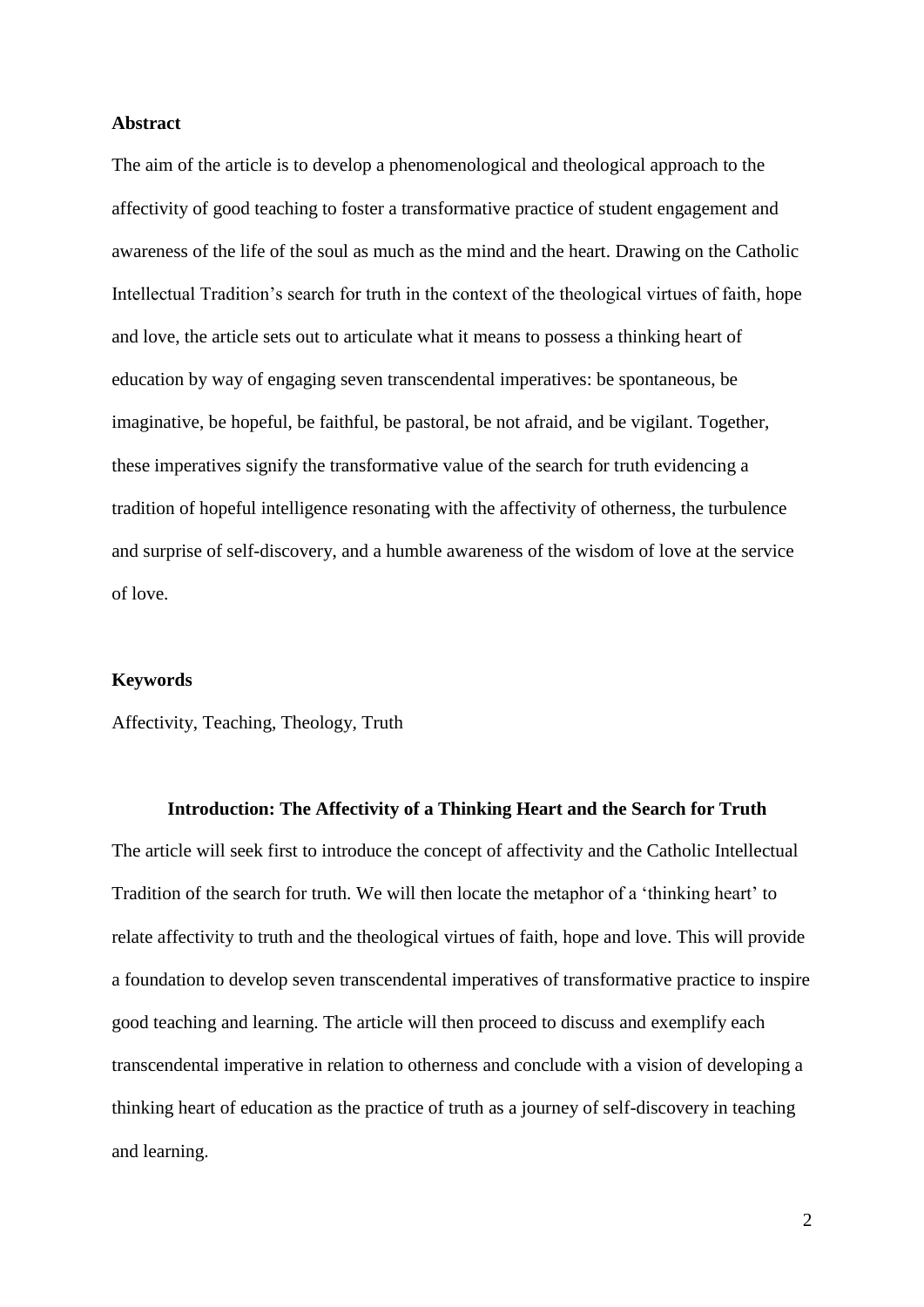Affectivity is an essential part of the fabric of human behaviour and moreover, the life of the soul. By affectivity, I mean the way we react to the world with our emotions, actions and intentions. In terms of drawing from the phenomenological perspective of Emmanuel Levinas' ethical metaphysics for our study, we can suggest that affectivity is oriented ethically and spiritually by otherness (alterity) – being-for-the-other. Affectivity therefore speaks of the development of the life of the soul in the world so that the self may learn to be a gift of self for others. Moreover theologically, such affectivity reveals the spontaneity of conversion and faith, the melancholy of the hope of knowing the suffering and anguish of others, and the vigilance to love others deeply from the heart.

We can further relate affectivity as seeking 'the wisdom of love at the service of love' (Levinas 1992, 162) or as guiding the way we talk to God. We are now coming close to approaching a 'transcendental' sense of affectivity as possessing - to borrow a term from Etty Hillesum - a 'thinking heart' (Hillesum 1996, 55) wherein the language of faith, hope and love come to mind to animate the search for truth.

Hillesum, a Dutch Jew, died at Auschwitz at the age of 29 years in 1943. Her writings (diaries and letters) portray the language of faith and conversion as much as the search for truth amidst adversity. She possessed the soul of a poet allowing her affectivity of talking to God to develop a robust resilience of faith to love others so deeply from the heart and discover God's image through her encounters. Together, her writings produce a remarkable 'thinking heart' evidencing a life of bearing witness to truth, otherness and an outpouring of faith, hope and love. To give one example of her 'thinking heart of the barracks' (p. 199), she writes: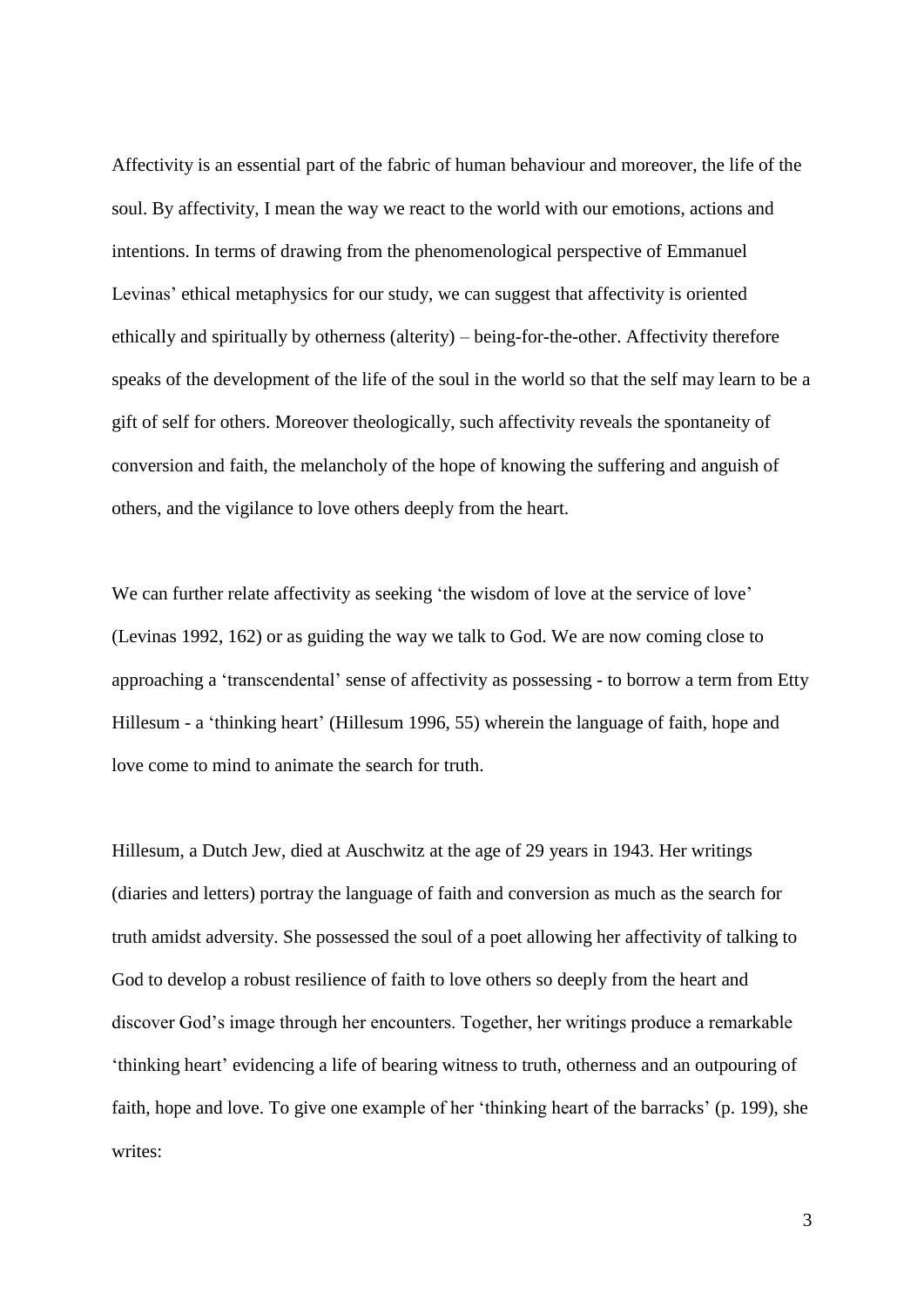I would love to be like the lilies of the field. Someone who managed to read this age correctly would surely have learned just this: to be like a lily of the field. I once thought, 'I would like to feel the contours of these times with my fingertips.' I was sitting at my desk with no idea what to make of life. This was because I had not yet arrived at the life in myself, was still sitting at this desk. And then I was suddenly flung into one of many flashpoints of human suffering. And changes of expression, life stories, I was suddenly able to read our age – and much more than our age alone. And then it suddenly happened: I was able to feel the contours of these times with my fingertips. … Will I be able to describe all that one day? Perhaps God will give me the few simple words I need (p. 209).

Hillesum is not afraid of the truth of love and to discover it in her will as she forges meaning in the face of persecution. Moreover, through the spontaneity of letting herself be vulnerable to the other's face and stories, the melancholy of knowing another's suffering and the vigilance to love so deeply, she has found how her resilience of faith, hope and love can outlast the horror of suffering and evil. And indeed perhaps God has given her 'the few simple words' she needs, namely 'to be like a lily of the field' to know God's heart. Now to speak of the affectivity of a thinking heart in relation to the theological virtues of faith, hope and love, we must at the same time, like Hillesum, learn to touch upon the mystery of truth.

In the Catholic Intellectual Tradition, truth is related to the sense of searching for meaning in life. Accordingly, within the human search for meaning lies key questions that help to define our human being in the world. Pope St. John Paul II relates these questions as follows in his encyclical, *Fides et Ratio* (no.1): '*Who am I? Where have I come from and where am I going? Why is there evil? What is there after this life?*' These questions touch upon human identity and origins, the problem of evil and theodicy (the desire to explain the 'ambiguity'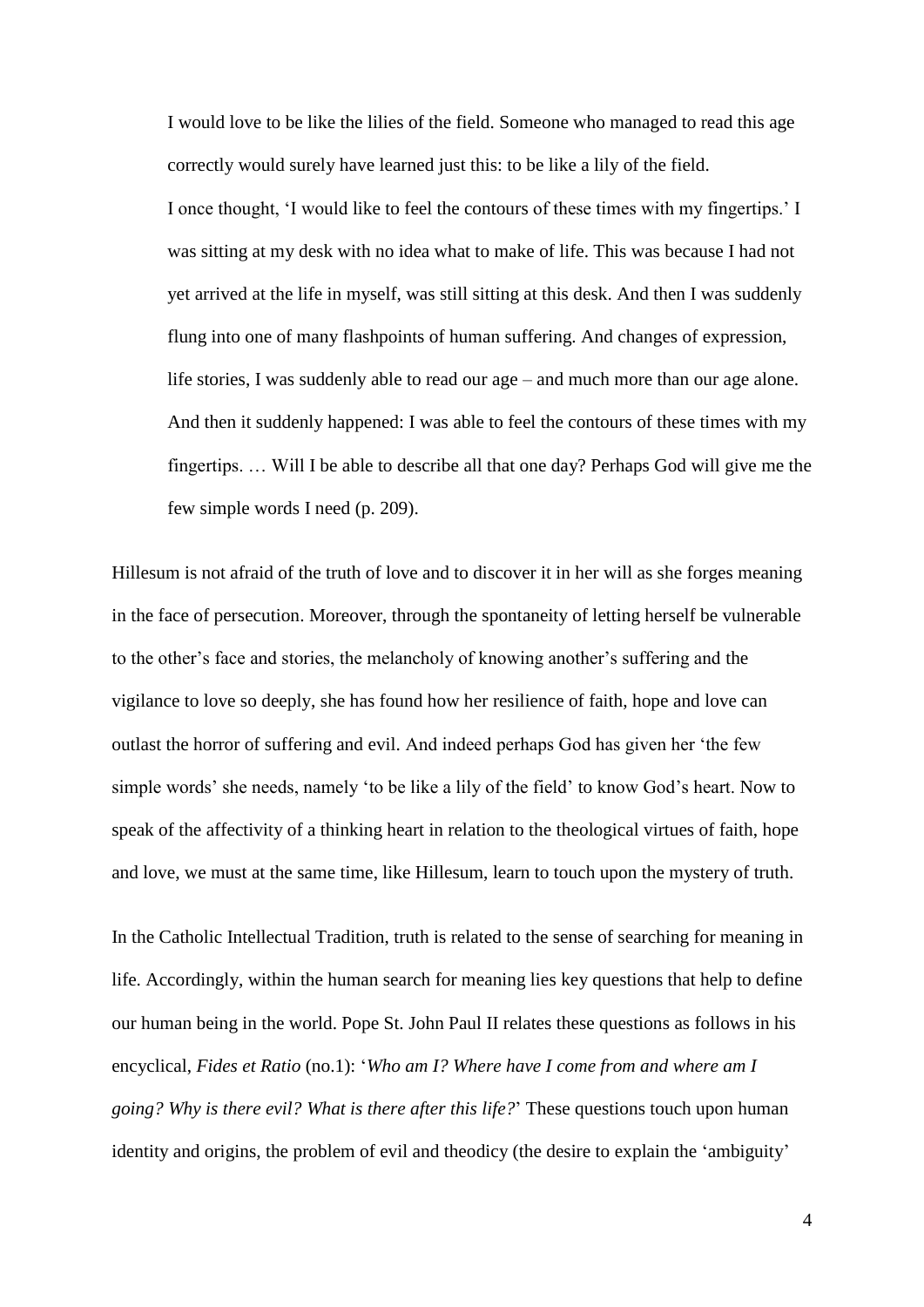(Levinas 1998, 94) of God's existence in the 'evil of ["useless"] suffering' (p. 93)) and even an eschatological horizon of 'hope seeking understanding' (Kelly 2006, 53). To respond to these questions in the context of good teaching, we can suggest seven areas of affectivity helping to give light to the search for truth: (i) to realise self-discovery as a transformative path of education amidst the 'joys and the hopes, the griefs and the anxieties of' the people of our time, 'especially those who are poor or in any way afflicted' (*Gaudium et Spes*, no. 1) such as those experiencing the moods and difficulties of mental illness; (ii) to appreciate the growth of knowledge as a function of self-transcendence and an ongoing process of death and rebirth (cf. John 3), that is to say the ability to take on the journey to embrace 'ever new frontiers of knowledge' (*Fides et Ratio*, no. 4) with a spirit of wonder, imagination and curiosity; (iii) to embrace learning with an affective heart of hope, openness and personhood rather than an unhealthy optimism bent on fear, self-interest and 'any easy assurances of pretending to manage' (Kelly 2006, 5); (iv) to develop fidelity to a path of holiness as witnessed in the life of St. Augustine who introduced 'into his works a range of material which, drawing on experience, was a prelude to future developments in different currents of philosophy' (*Fides et Ratio*, no. 41) and theology; (v) to learn from Christ the Good Shepherd (John 10) that 'faithful self-giving' unveils a pastoral journey of discovering 'truth about existence' (no. 33); (vi) to appreciate the turbulence of a metaxic (in-between) world between 'conceptual language and truth' (no. 96) that we face a 'crisis of truth' (no. 98) wherein words have lost their value, taking 'on quite different meanings in diverse ideological systems' (*Gaudium et Spes*, no. 4) and producing 'a civilization composed of aphasiacs' (Levinas 1990, 207); and (vii) to develop vigilance of patient trust in the process 'that the human being - the one who seeks the truth - is also *the one who lives by belief*' (*Fides et Ratio*, no. 31), 'knowledge acquired by other people' (no. 32) and the 'expression of love' (no. 15).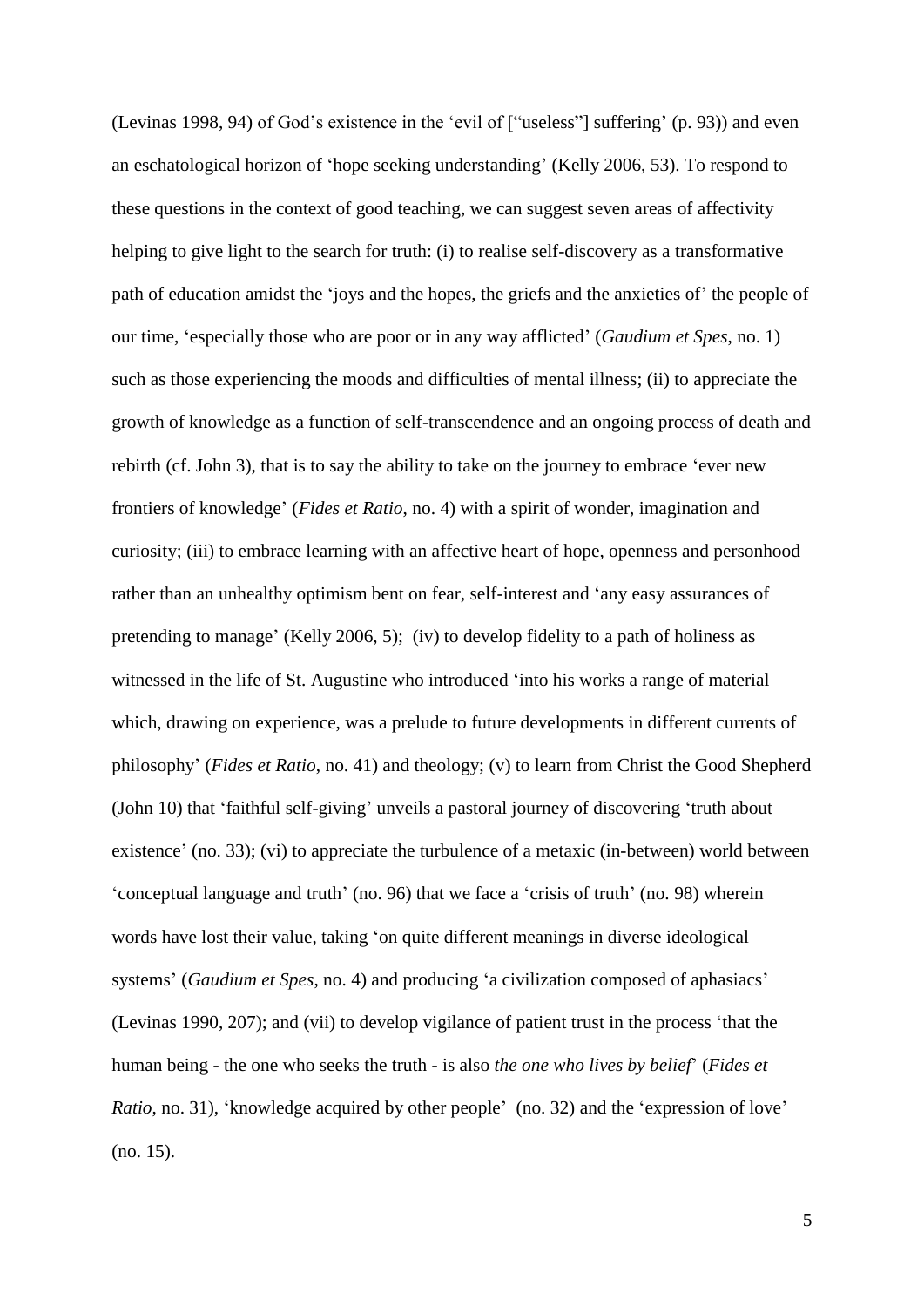Together, where we look at these seven areas of affectivity of the search for truth (of possessing a thinking heart of education) we can suggest seven corresponding transcendental acts or imperatives of transformative being to inspire good teaching, otherness and new ways of learning: (i) *be spontaneous* 'to enter into a loving and fruitful relationship with each other' in the world (Del Prete 1990, 31); (ii) *be imaginative* to know yourself even to the point of contemplating the significance of the paschal mystery (the suffering, death and resurrection of Christ) as 'the gift of the ultimate truth about human life' (*Fides et Ratio*, no. 2) and to seek a better world, 'the beginning of a new creation' (2 Cor 5:17) (Kelly 2006, 94); (iii) *be hopeful* to live a life 'otherwise' by refusing 'to rest in anything less than the truly meaningful and the genuinely good' (p.6); (iv) *be faithful* to learn the value of holiness and sanctity through an 'intellectual conversion' of 'hope seeking understanding,' namely to embrace difference and the grace of the virtues of 'humility' and 'forgiveness' (pp. 213-4); (v) *be pastoral* to care, sustain, heal, guide, and nurture the lives of others; (vi) *be not 'afraid'* to break 'free of all cultural limitations' (*Fides et Ratio*, no. 23) that work to contain and conceal truth; and (vii) *be vigilant* to love and endure 'the toil of … enquiry into what makes life worth living' and of 'forming thought' through the 'culture' (no.6) of the classroom and University.

In comparison, to which our study has found inspiration, Bernard Lonergan develops four transcendental imperatives to bring subjectivity of consciousness to an objective realm (that is to say where, 'Genuine objectivity is the fruit of authentic subjectivity'): (i) be attentive (to experiencing); (ii) be intelligent (to understanding); (iii) be reasonable (to judging); and (iv) be responsible (to deciding) (Lonergan 1996, 14-15, 292). My difference with Lonergan is more of focus. I want to develop transcendental imperatives in the light of affectivity, ethical metaphysics and theology. Accordingly, I would speak of 'authentic subjectivity' in terms of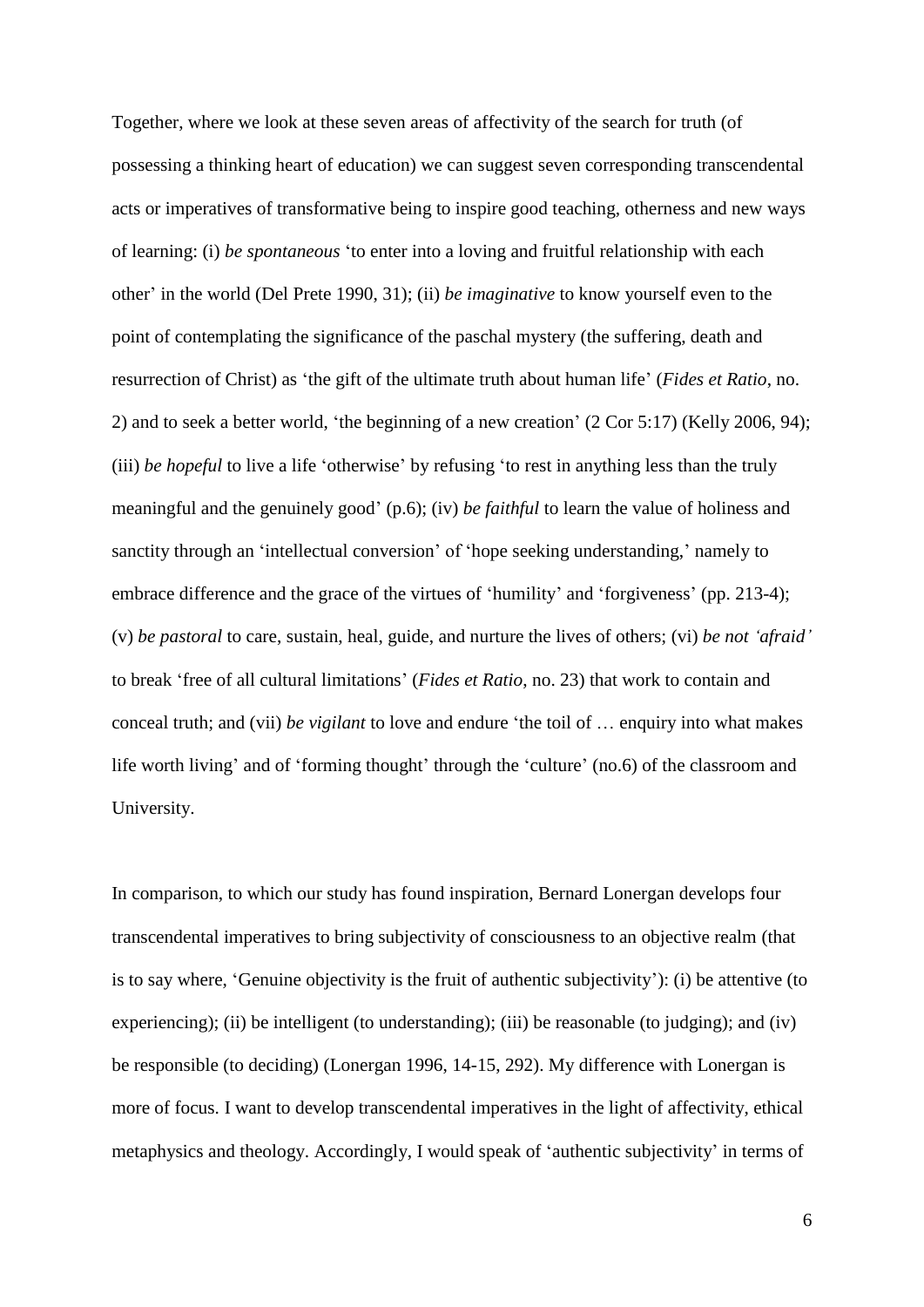how it finds resonance in the values of the Kingdom of God such as mercy, justice, truth, love and forgiveness. Subjectivity then is more a function of an ethical, pastoral and paschal habitus of faith as a means to engage the ontological world of being and objectivity. In other words, subjectivity and objectivity come together spiritually and ethically to the extent to which the image and Kingdom of God resonates in the depths of our very being in the immemorial time of God. And possessing a thinking heart of education should aim to reflect such unity. Yet, where Lonergan's imperatives and my own come together would be evident in his analysis of 'the psychological analogy' (Doran 2008, 229) of being in love: 'The real root and ground of unity is being in love with God – the fact that God's love has flooded our inmost hearts through the Holy Spirit he has given us (Rom. 5, 5). The acceptance of this gift both constitutes religious conversion and leads to moral and even intellectual conversion' (Lonergan 1996, 327). In particular, our seventh transcendental imperative, be vigilant, brings together all the previous six imperatives in the affectivity and vigilance of loving the other so deeply from the heart as a means to respond to all the challenges, toils and hardships we encounter.

Having suggested our seven transcendental acts or imperatives of transformative being to inspire the search for truth in the context of facilitating good teaching and new ways of learning, we will set out now to deepen our analysis of these imperatives by situating them in relation to the affectivity of otherness as a means to provide a phenomenological (ethical metaphysical) and theological (transcendental) study and perspective of good teaching.

## **Introducing Seven Transcendental Imperatives of Transformative Being**

Altogether we can summarise the affectivity of the search for truth in the context of good teaching as possessing a 'thinking heart'. A thinking heart will look at the transformative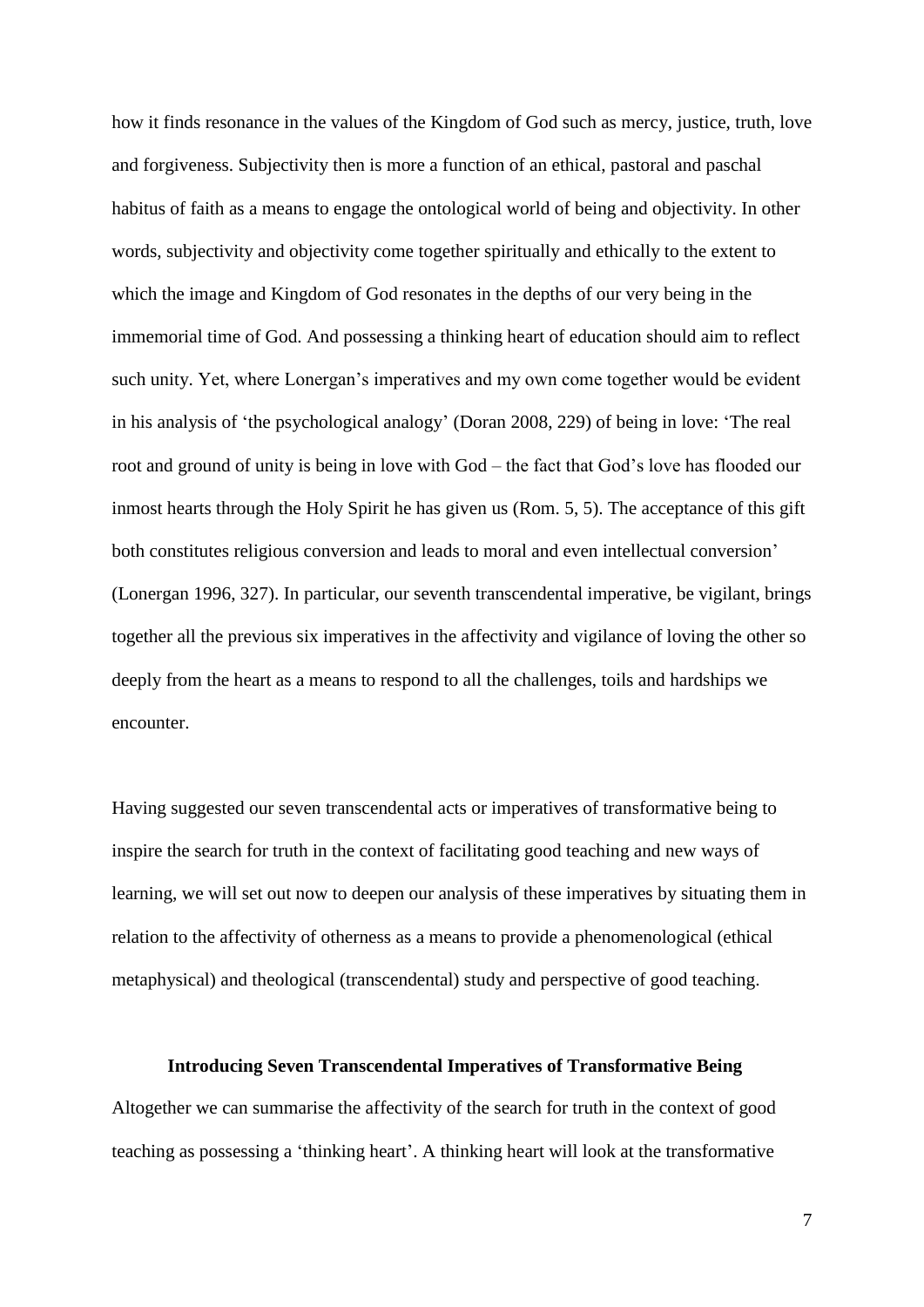value of truth and seek a contemplative mode of teaching and learning, and so bring to mind the value of spirituality, faith and reason and even possibilities for compassion and forgiveness to forge an opening into the classroom and University. In this way, we begin to approach the affectivity of otherness, of possessing a thinking heart for-the-other to provide a theological and ethical metaphysical horizon to engage transformative practice in good teaching. I want to suggest that the affectivity of otherness represents an eschatological practice of seeking the hope of 'further intelligence' (Kelly 2006, 213) so fundamental to the Catholic Intellectual Tradition. Such 'further intelligence' of a thinking heart brings us to the affectivity of love as Anthony Kelly explains: 'Hope relies on God alone to reveal the final evidence of love at work in every moment of history' (p. 54).

Given that through the paschal mystery the Church has 'received the gift of the ultimate truth about human life,' (*Fides et Ratio*, no. 2) we can add that the Christ is the archetype par excellence of the truth of love to approach affectivity and otherness in the pursuit of good teaching and developing a thinking heart, that is to say, an affectivity of 'hopeful intelligence': 'that hope that is in you' (1 Pet 3:15) which is a function of 'gentleness', 'reverence,' the 'conscience' (1 Peter 3:16) and the will deepened by the memory of hope. To this end of developing the affectivity of otherness and good teaching into a practical domain to bring to light the truth of love, we can now take up into service our seven transcendental imperatives of transformative being: (i) be spontaneous; (ii) be imaginative; (iii) be hopeful; (iv) be faithful; (v) be pastoral; (vi) be not afraid; and (vii) be vigilant.

## *Be Spontaneous*

Karol Wojtyla (Pope St. John Paul II) has provided a helpful phenomenological reflection on the affectivity of spontaneity in relation specifically to how emotivity affects the psyche,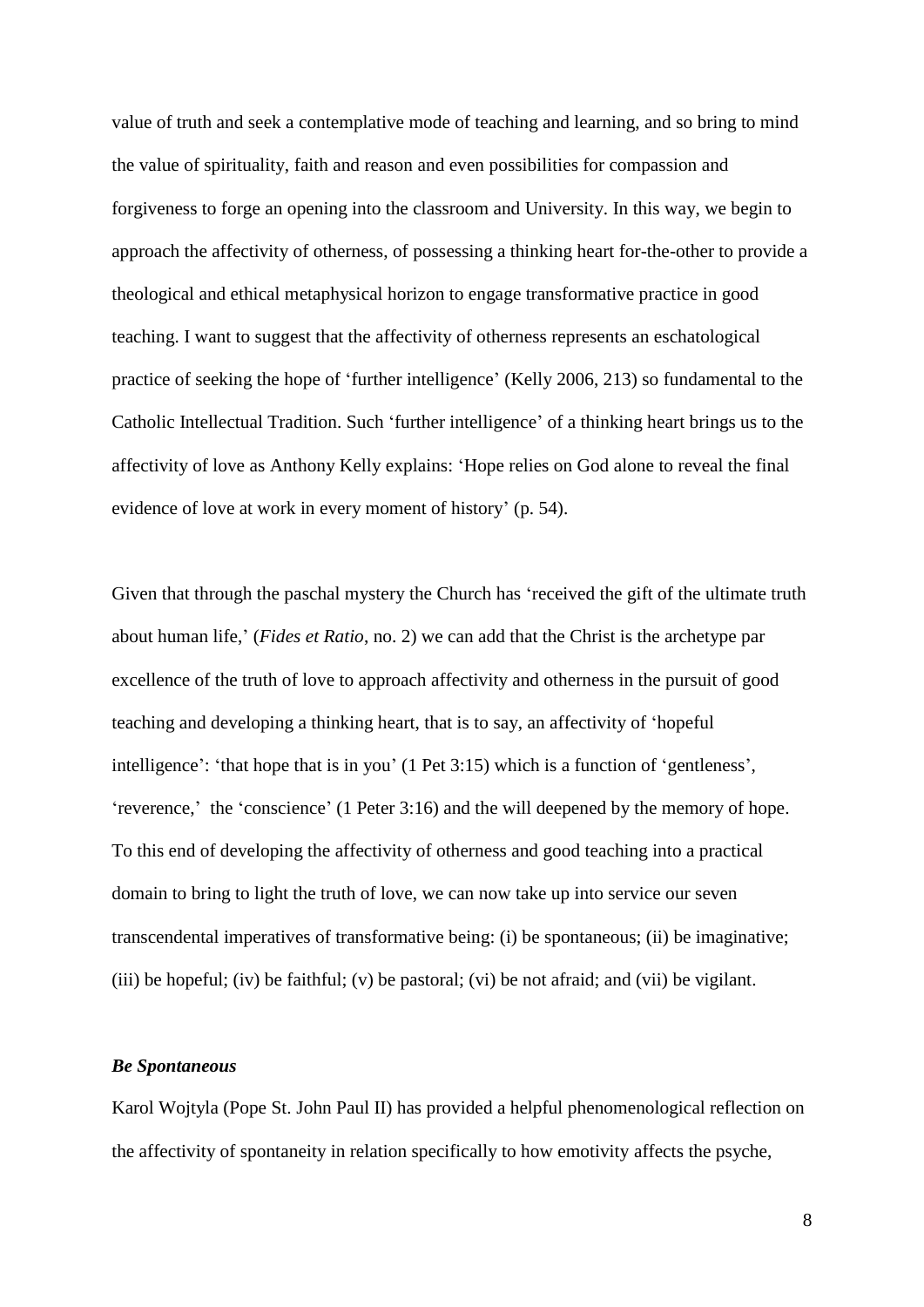namely the human development and transformation in the soul. The psyche of the soul possesses almost a sacred spontaneity of openness and passivity to the workings of God in the soul. The affectivity of the 'emotional experiences' of spontaneity can point further to the act of self-determination where the self has a better sense of governing and possessing emotive experiences (Wojtyla 1979, 243). Spontaneity therefore becomes a way for the self to learn how to "cope with" "stirring emotions" and "passions" like love for example (p. 243). Indeed, Lonergan explains such transformation of the soul in terms of falling in love. He relates that 'the human subject … was transcendent affectively when he fell in love, when the isolation of the individual was broken and he spontaneously functioned not just for himself but for others as well' (Lonergan 1996, 289).

To fall in love signifies the workings of faith and conversion. Spontaneity therefore represents the affectivity of 'hopeful intelligence,' the act of loving others that has formed at the deepest part of one's being in the psyche of the soul. Here we can speak of an ontological change, or in ethical metaphysical and theological terms that the conscience has heard the word of God in relation to encountering the other's suffering, fears and needs. The spontaneity of hearing God's word must not be a 'naïve' or 'infantile' representation of God in consciousness that reduces God's word to the objectivity of fantasy, pleasure or even cosmetic, rational or ideal 'presumptions', 'evasions' and 'reproaches' (Levinas 1999, 122) that seek to extricate goodness from God and place self-interest at the centre of consciousness. Essentially then where the psyche of the soul encounters the word of God it signifies an identity of 'the-one-for-the-other' (pp. 69-70). Ethical spontaneity represents then 'a loosening up or unclamping of identity' unveiling the gift of vulnerability, of 'panting' and 'shivering' (p. 68) before a world of responsibility for the other and knowing within the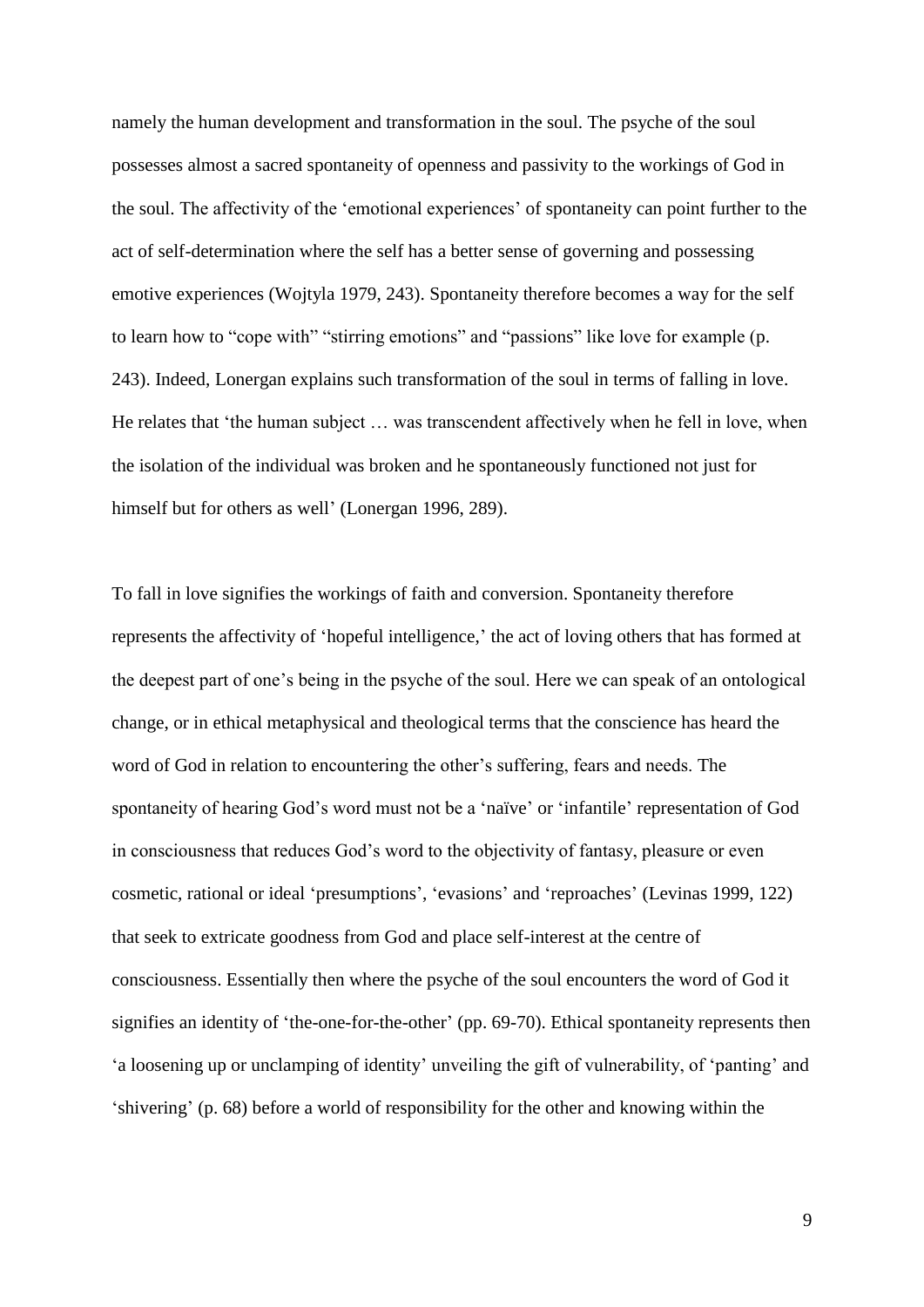acuteness of the grave responsibility of relating to others from the affectivity of possessing a thinking heart of hopeful intelligence.

Accordingly, the affectivity of panting and shivering before the other does not just signify weakness of the human condition, but rather the humility and sensibility to welcome and value the other with what we might articulate theologically as the incarnate love of Christ, or phenomenologically, of possessing 'alterity in identity' (Levinas 1999, 69). Hence, in the spontaneity of otherness, it may not be surprising to find oneself panting and shivering in preparation to 'Go out at once into the streets and lanes of the town and bring in the poor, the crippled, the blind, and the lame' (Luke 14:21). For panting and shivering evidences the gravity of the role of responsibility to care for others to the point of exposure to their needs and fears, hunger and thirst. In terms of good teaching we come then to the insight of good teaching that the signs of evidencing the affectivity of a spontaneity of otherness, of being a gift of self for students, is not by feeling over-confident with pride of one's accomplishment and standing, but by showing the vulnerability of a little weakness and little love; of panting and shivering a little in fear of not to hurt or damage the students, and of wanting to value them from the heart with the spontaneity of a little goodness, wisdom and compassion.

#### *Be Imaginative*

In the search for truth, the momentum of history forges a path to be followed with imagination inspired by 'the unceasing action of the Holy Spirit (cf. *Jn* 16:13)' (*Fides et Ratio*, no. 11). One of the actions of the Spirit breaking into history relates to the incarnation, the logos of God made flesh in the person of Jesus the Christ, that to say, of seeing 'what God does for humanity' (no. 12).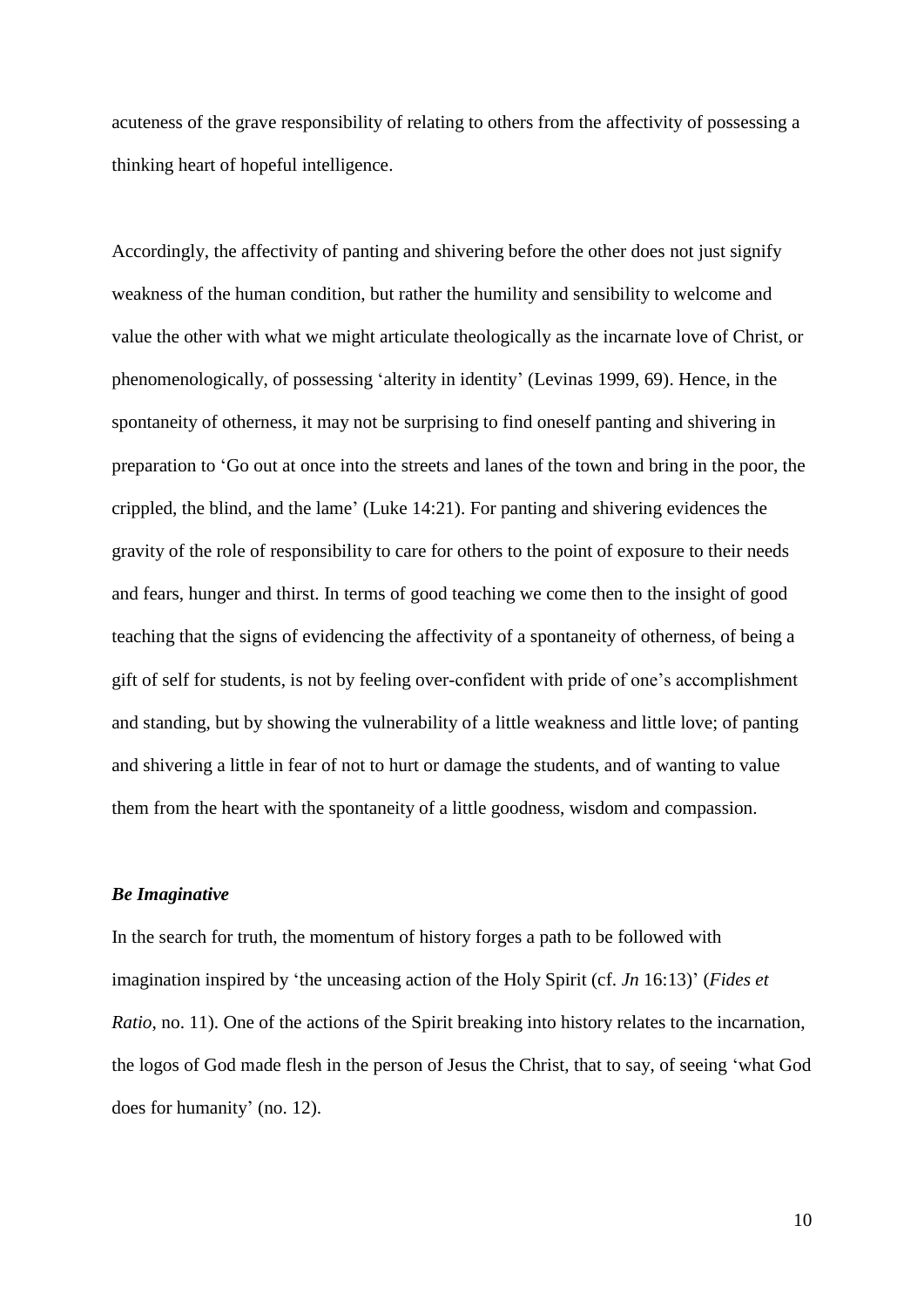Let us suggest then that the progress of education towards truth can learn from a theological perspective of the incarnation. The incarnation brings into conversation the nearness and newness of the Jesus' preaching of the Kingdom of God. Here we find a spiritual, biblical and theological imagination of Christ's personhood and mission of bringing good news to the poor (Lk 6:20) (in spirit (Matt 5:3)) (Kasper 1986, 84). In terms then of developing the theological imagination of faith and mission in education, we may ask two questions in developing the truth of the student's needs in desire for good teaching: (i) from a Lukan perspective, *Who are the 'really poor' students?* (p.84); and (ii) from a Matthean perspective, *How do students evidence a poverty of spirit?* (that is to say, a lack internal motivation to learn, to be curious and wonder about new ideas, theories and the discovery of finding practical ways of engagement).

To respond to these questions, let us first refer to Kasper's reflection on Jesus' relation to the poor: 'Jesus himself talks about the poor in the context of a series of parallel expressions; he also calls blessed the broken-hearted, the oppressed, the hated, and the mourners. 'Poor' is taken in a very broad sense; it includes the helpless, those without resources, the ill-treated, the abused' (Kasper 1986, 84). We are looking for an incarnational response, of the eternity of God colliding into our time of falling prey to 'egotism, self-seeking, self-will, selfadvantage and self-importance' (p. 86). The incarnate One, Jesus, testifying to the Kingdom of God, puts into question the expression of self-interest as the meaning and purpose of existence. Truth then is to be found in the affectivity of love, the very 'soul of justice', as the time of 'the coming Kingdom of God' and 'the solution to the riddle of history' (pp. 86-7).

Moving forward then in terms of developing a thinking heart of education, the teacher can find resonance from the imagination of the incarnate Christ and take up the stance and hope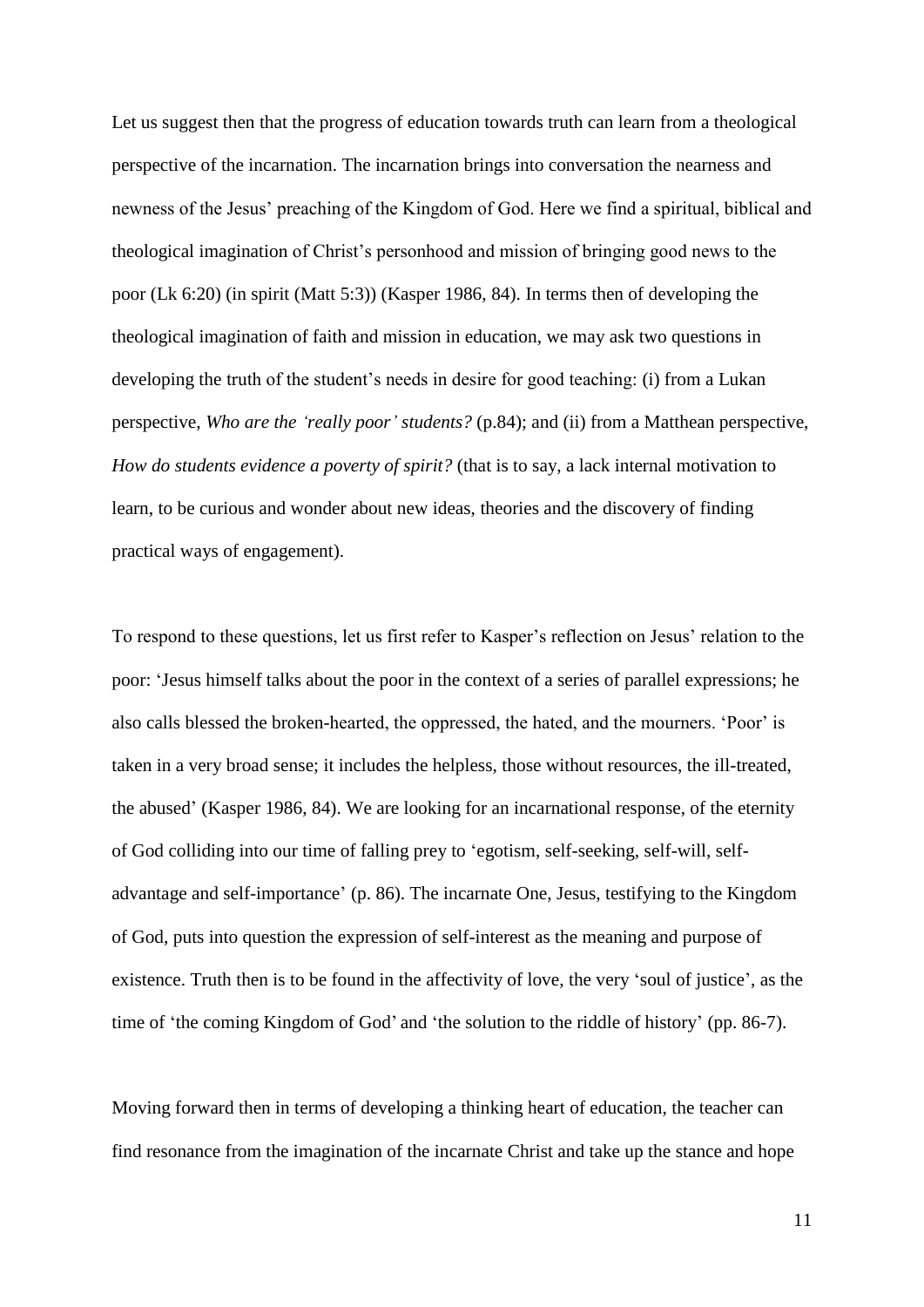of the transcendental imperative of transformative teaching, to 'be imaginative'. To this end, the teacher is called to take on the flesh and blood reality of the students, to be sensitive to those who are 'really poor' in material terms and/or those who are evidencing for example forms of psychological suffering. Facing the 'riddle of history' in the context of teaching and learning, the teacher must seek out the spontaneity of the Kingdom of God, to be present to the student's world that orients their learning and understanding. In this way, the imagination of a thinking heart takes shape and moves towards the gift of hope in the classroom.

## *Be hopeful*

In terms of the imperative, be hopeful, let us engage further our two questions: *Who are the 'really poor' students?* and *How do students evidence a poverty of spirit*? Hope theologically is a function of drawing out the meaning of life and death in the context of the paschal mystery. In other words, Christ's suffering, death and resurrection can help to bring out the theological imagination of hope to inspire the affectivity of good teaching and the habitus of developing a thinking heart for both teachers and students alike. Through the paschal mystery, Christ reveals the divine life: of being a gift of self for others. To nurture the gift of one's talents speaks of developing a habitus of knowing the Gospel and the suffering of others. A response to the 'riddle of history' is made in the personhood of a hopeful movement of imagining 'the world otherwise' (Kelly 2006, 182). If indeed those who are poor (in spirit) witness to the hope of the Kingdom of God, we are called then to seek the Kingdom of the Father through such ethical and religious stirrings of faith, repentance and righteousness. All our memories of the good offer testimony to the truth of the splendour of God's dwelling in the person of Christ whose Spirit blows embers upon our affectivity of spontaneity to give light to the imagination and hope.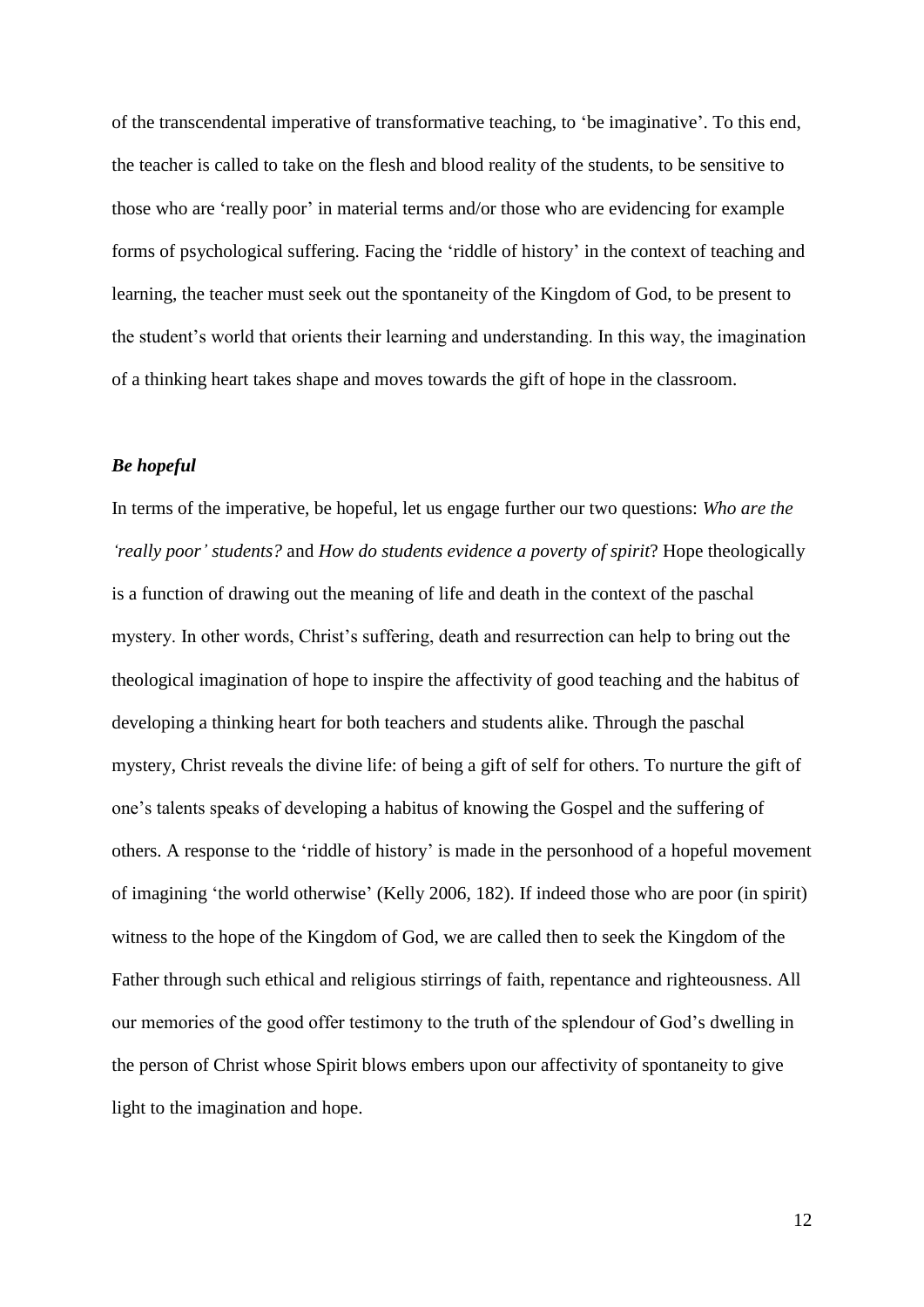Christ's death and resurrection unveils the divine presence of God and the offer of transcendence. For the death of self-interest will lead to the life of understanding the other and imagining the world otherwise as a place of hope; a classroom bearing the gift and anointing of 'eschatological shalom' (Kasper 1986, 73) which we can relate as a thinking heart. The students then who are 'really poor' find a place to express their vulnerability to inspire the affectivity of good teaching and a response of compassion. Accordingly, the segregation of the teacher and student need not be jealously guarded too easily lest overly impersonal ways of teaching infiltrate the teaching environment. Imagining the world otherwise, seeking a little truth and a little goodness, the teacher touches upon the materially poor students' fear of exclusion with care such as the warm embrace of hospitality and a gentle smile. Equally, as students who feel hurt, isolated, hostile or even numb about learning can do well to learn from the bodiliness of the students who are really poor materially as they enjoy and hope through the enjoyment and hopefulness of the teacher. The Kingdom of God and all that it embraces, even the love of learning and the development of the imagination, is there to be nurtured into a life of faithfulness to one's self, others, the world and to the person of Christ. We find then an appropriate place to explore our next imperative of good teaching.

## *Be faithful*

In the context of nurturing the pursuit of truth and wisdom in the classroom, let us suggest that to be faithful speaks of the intellectual conversion of 'habits' and the development of the 'creative imagination' (Kelly 2006, 213). The affectivity then of being faithful suggests developing the patient endurance (Rev 14:12) to seek 'further intelligence' (p. 213). Moreover, as we look further at the passage from the Book of Revelation ('Here is a call for the endurance of the saints, those who keep the commandments of God and hold fast to the faith of Jesus') we discover that the nature of seeking 'further intelligence' situates the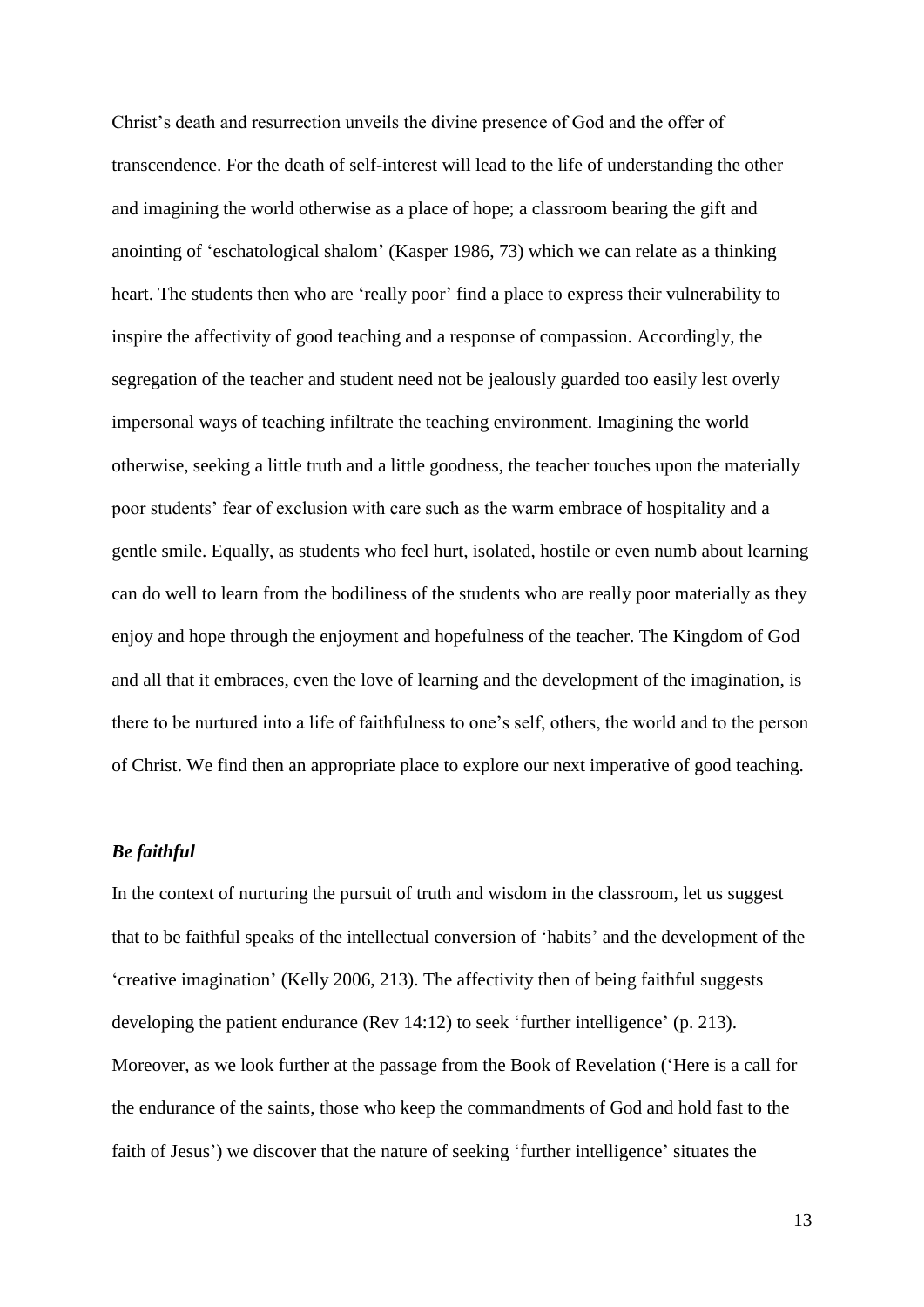transcendental imperative to be faithful in the light of hope (patient endurance/'endurance of saints'), holiness and sanctity ('the saints'), righteousness (keeping God's commands) and developing a close proximity to 'the faith of Jesus'. These elements of intellectual conversion at once need to be nurtured from the surprise of encountering the risen Jesus who breathes his Spirit upon us (John 20:19-23) giving 'room for more surprises' (p. 214).

To be faithful, to possess a thinking heart that is vulnerable to the surprise of encountering the risen Jesus, signifies that a 'conversation is never over' (Kelly 2006, 214). There is always something more. A sign of good teaching then is that the conversation continues outside the classroom, at home, in the world and through the course of life. This is further compelling given that we face the absurdity and meaninglessness of society obsessing with body images, social media and video content where the only 'intelligence' is to seek a kind of 'repressive control' (Kelly 2006, p. 214).

Moreover, to be faithful then takes on the vocation of discipleship to draw people out towards a more metaphysical and spiritual dimension of life to be close to 'the faith of Jesus'. In this way, the conversation continues to build up society and culture with the intelligence of hope in a personal way. A student can be inspired to understand that the world is a place in which, 'Each individual brings his or her own hopes, sufferings, and even guilt to the table of life. Each is to be welcomed in the open space, beyond any human imagining, of God's saving will for the salvation for all' (Kelly 2006, p. 214). Living out the affectivity of faithfulness inspiring the conversion of the intellect, 'habits' and the 'creative imagination', a student may well begin to ask in a contemplative fashion some searching questions about truth and the meaning of life itself such as: '*Who am I? Where have I come from and where am I going? Why is there evil? What is there after this life?*' (*Fides et Ratio*, no. 1). To ask these questions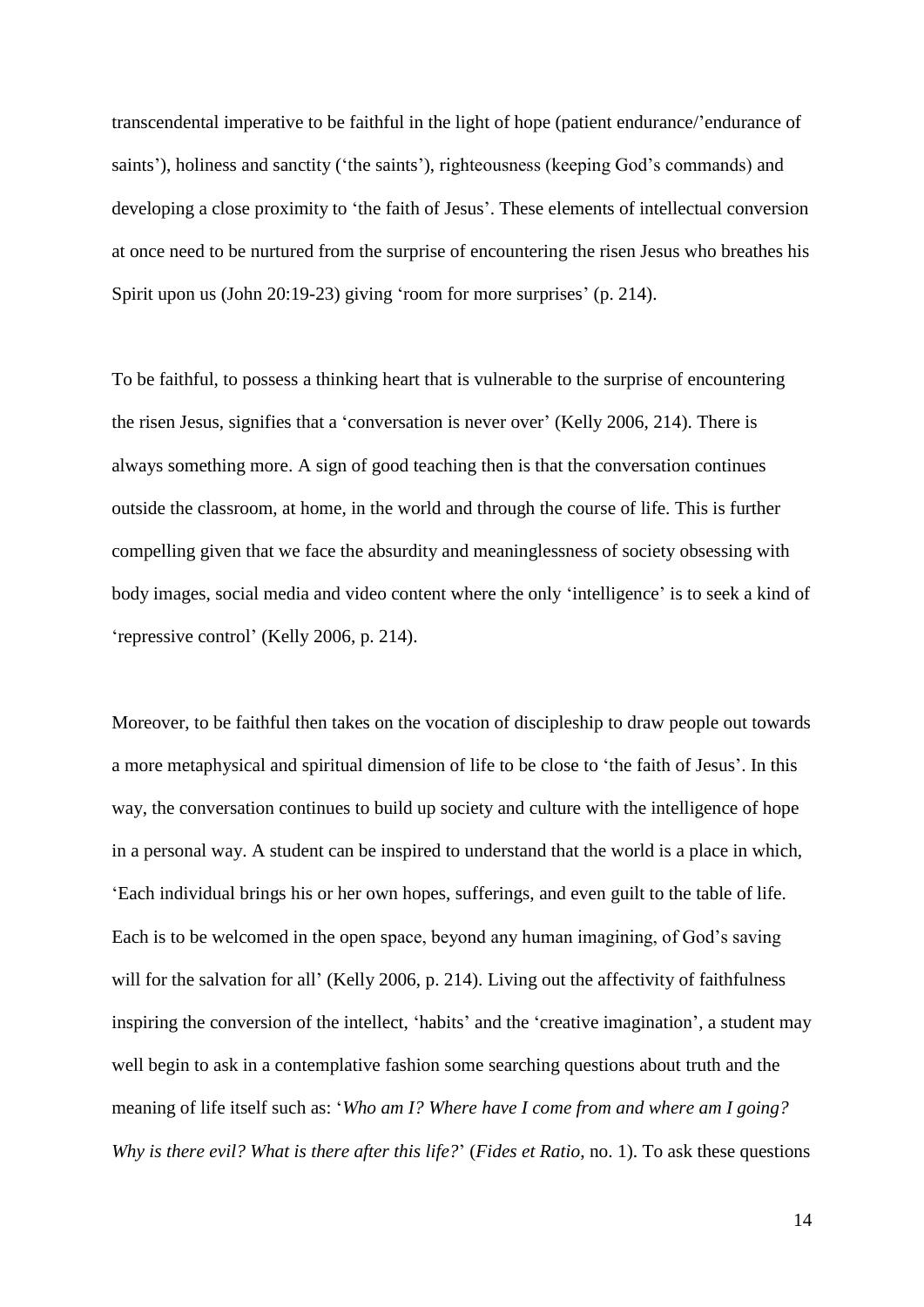is to take a step towards a life of holiness and sanctity, of being close of the faith of Jesus. Moreover, as pointed out at the beginning of the article, these questions help to provide the foundation for understanding the nature of affectivity itself. Following on then, to live in the world, the teacher and student alike are faced with the challenge to be pastoral, that is to say, to discover ways in which the practice and understanding of faith may further find expression within society beyond the classroom.

#### *Be Pastoral*

The transcendental imperative, be pastoral, brings to our attention the truth of love. If then love is the found in truth, the encounter with Jesus the Christ and 'Good Shepherd' (Jn 10:11), we are faced with the difficult challenge not to act like neither stupid sheep who cannot help others to mature and grow. Nor can we be like 'false shepherds' who are too selfinterested in 'their salary, their reputation, about structures, administration and the success of the group' (Vanier 2004, 188-9). To take on an affectivity of being pastoral, the teacher can take note of two qualities: humility and humour. Let us take up humility first. Sustaining, healing, guiding, and nurturing are all key values in pastoral care. Humility much like patience acts as the hope to take on the affectivity of being pastoral. Such hope will find opportunities for expression particularly in the area of formation, namely to recognise one's 'faults and compulsions' (p. 188) that can affect the excellence of good teaching.

In my view, just as University lecturers and professors for example can have the opportunity for continuing education through for example graduate programs in University teaching, or feedback through peer and student review of teaching performance and course content, what is equally, if not more necessary, is the spiritual formation of staff. In a Catholic University, regular opportunities through the year can be made available for staff spiritual reflection and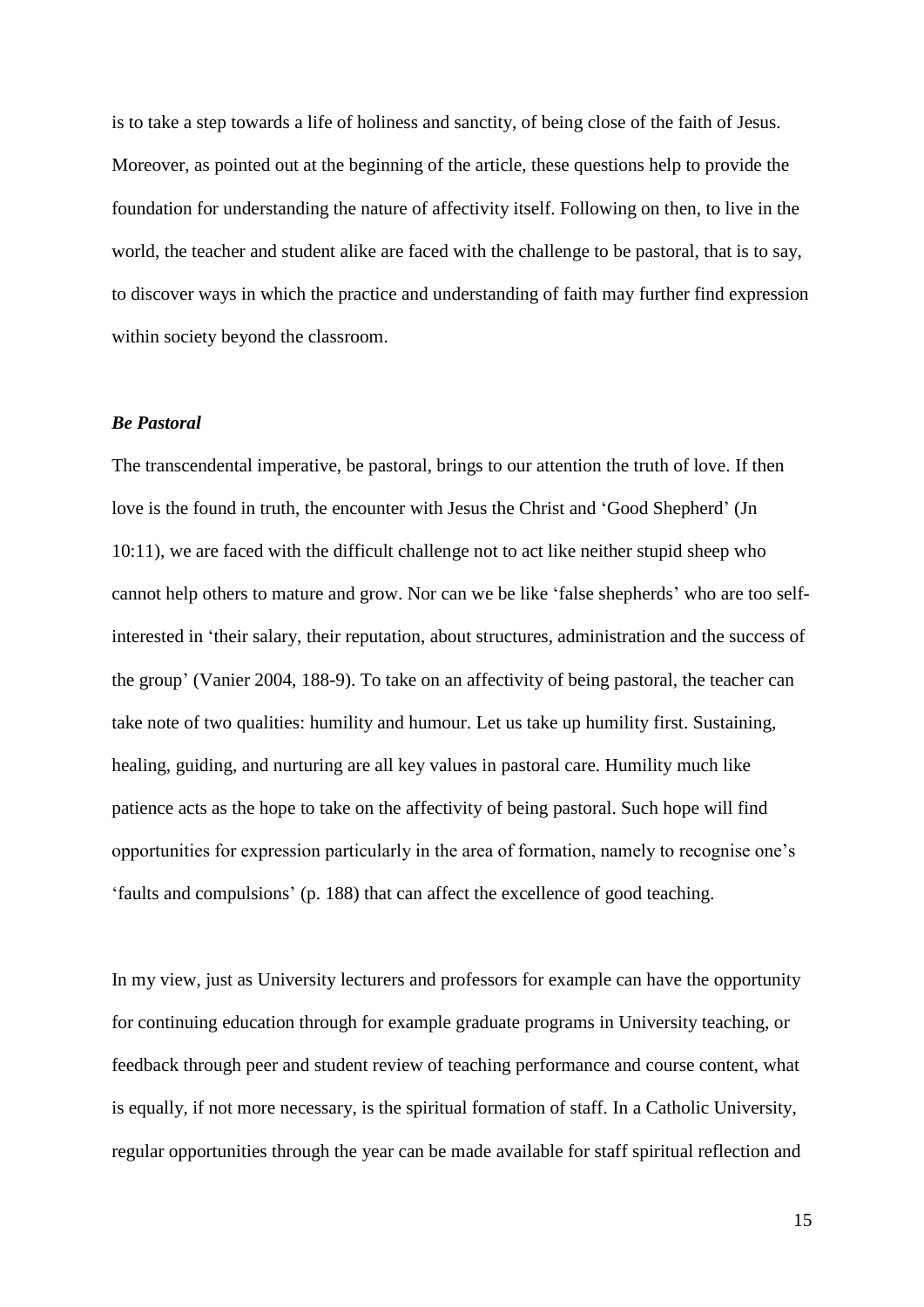formation days given by priests, religious, theologians and other qualified professionals. However, developing even Graduate programs or including courses of Spiritual formation in regards to teaching would help to transmission of the Catholic Intellectual and Spiritual Tradition to the life of the University. Albeit the goal here is to introduce pastoral and spiritual formation as a foundation for good teaching. In this way, the affectivity of being pastoral, of being a good shepherd like Christ, can come in a more open and spontaneous way to help teachers break out of the 'shell of selfishness' and mature through the humility of acknowledging one's 'fault and compulsions' (p. 188), and seeking a pathway towards possessing a thinking heart of further intelligence.

The affectivity of being pastoral can also be deepened by humour. To embrace the 'slow process' of maturity and conversion, demonstrates a movement towards the value of personhood and relating to others rather than giving one's energies over towards objects and wishes like 'cars, houses, promotions and wealth' (Nouwen, Naus and McNeill 1974, 172). A sign of taking on the process of conversion is to 'be full of humour', that is to say, 'knowledge with a soft smile' (p. 172). Like old people who have developed a good sense of humour to help them be resilient to suffering and possess a not too over-serious thinking heart, the teacher can learn that, 'Humor is a great virtue because it makes you take yourself and your world seriously but never too seriously. It brings death into every moment of life, not as a morbid intruder, but as a gentle reminder of the contingency of things' (p. 173). To take on and learn the affectivity of being pastoral suggests then the openness to die to self a little each day and find life gifted with the world of what is beyond the self, namely other people and 'a universe of grace' (Kelly 2006, 111). Here we find the light in which the teacher might express something of the transforming power of Jesus' gift of life through his death on the cross, namely that existence contains the hope for 'new life' and that our lives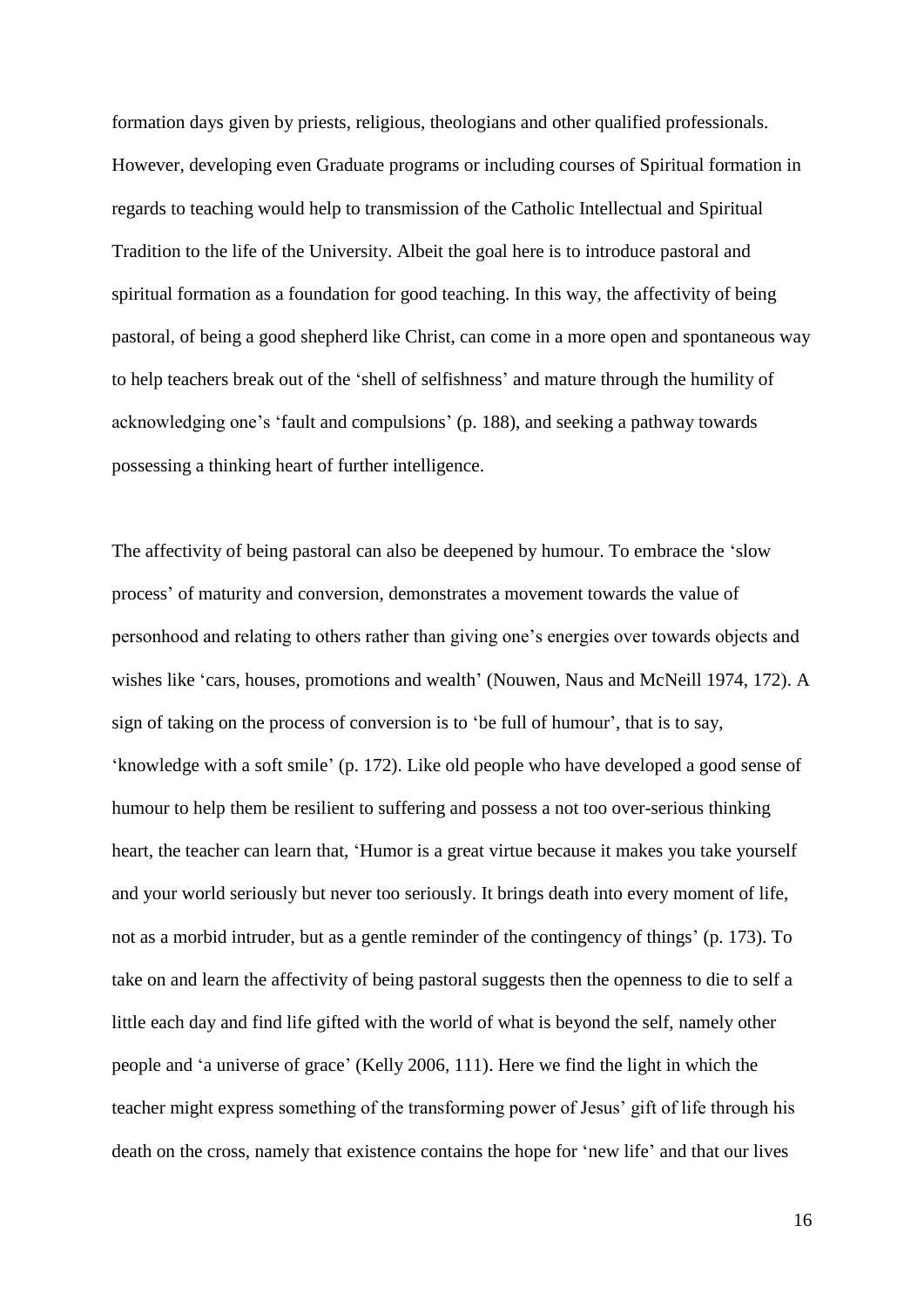are not beholden to the 'demonic powers' (p. 112) of the world that cause for example economic oppression and political violence. In this way, teachers may convey the transcendental imperative to students to not be afraid in a world evidencing anxiety, anguish, madness, dehumanisation and alienation.

## *Be not afraid*

Cultural limitations such as prejudice can help to distort truth producing aphasiacs, namely people mumbling, speaking and writing a jumble of words that have been drained of their value. In the desire to articulate about the meaning and truth of history, there can be a tendency to ignore the horrors of human history as we have seen in the twentieth century like 'the Holocaust, the gulag, and the Khymer Rouge' (Cohen 1994, xxi). Good teaching, in response to developing a thinking heart and a taste for truth, as it were, can do well to inspire confidence to take up a stance against prejudice and the tendency to avoid reflecting upon the tragedies of history especially in recent memory. A good teacher will then look to the Gospel as challenging the presence of sin in culture as a means to encourage students to not be afraid of evil and evil doers (Matt 5:38-40). Fear can lead to revenge and not possessing the will and grace to seek to understand the behaviour of those who harm us. In response to this, a good teacher will encourage students the art of becoming a philosopher. Almost implying taking up this pathway towards truth and wisdom, Pope St. John Paul II writes:

Moreover, the objective value of many concepts does not exclude that their meaning is often imperfect. This is where philosophical speculation can be very helpful. We may hope, then, that philosophy will be especially concerned to deepen the understanding of the relationship between conceptual language and truth, and to propose ways which will lead to a right understanding of that relationship (*Fides et Ratio*, no. 96).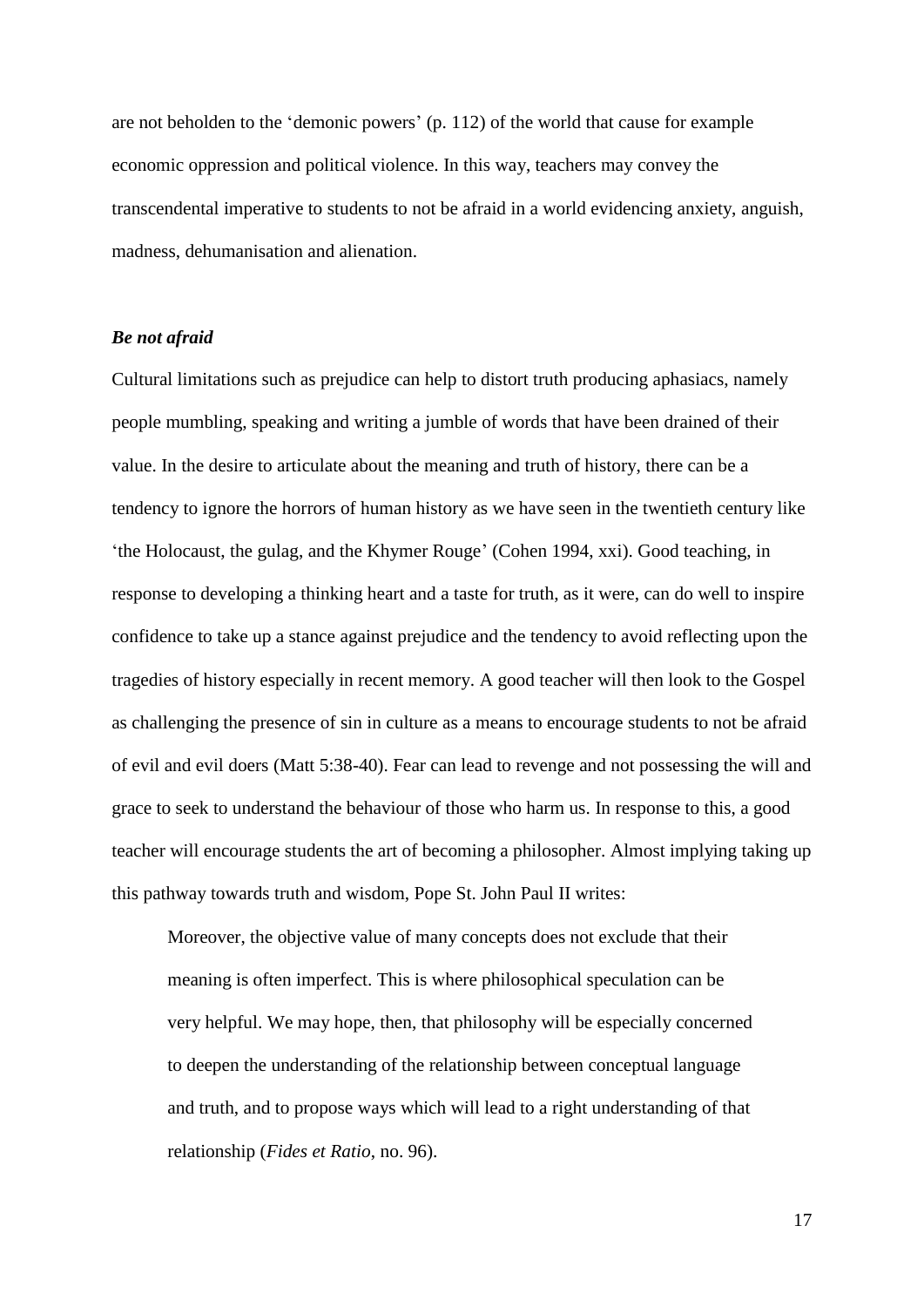The art then of 'philosophical speculation,' of learning to be a philosopher can help the student to live in a fecund way in a turbulent and metaxic (in-between) world of good and evil, hope and despair, and hence move towards discovering an antidote to the oppression of aphasia. Duly then language, if it is opened towards truth with the affectivity of a thinking heart, will not be afraid to evidence and utilise the gift and spiritual value of melancholy, producing the goodwill to be present to the sufferings and outrage of others with the gift of hope and the benediction of an 'eschatological shalom' (Kasper 1976, 73): the vigilance to love others 'from your heart' (Matt 18:35).

## *Be vigilant*

To take on the otherness and affectivity to be vigilant demands the ability to 'toil' (*Fides et Ratio*, no. 6) towards a progress of meaning, understanding and enquiry. Towards appreciating such progress, we may ask, 'Who in the end could forge anew the paths of experience and thought which have yielded the treasures of human wisdom and religion?' (no. 31) In other words, how might the subjectivity of believing encourage the pursuit of truth? To be vigilant and draw out the affectivity of otherness speaks first of learning to love others so profoundly from the heart. Where our hearts are saturated in love, we can begin to catch within our conscience and consciousness the gift of believing in the one we love. Vigilance then is the living symbol of the way we give ourselves to the other with an outpouring of love. Moreover vigilance is the crown, as it were, of learning the transcendental imperatives: be spontaneous, be imaginative, be hopeful, be faithful, be pastoral and be not afraid. Our hope cannot rest until 'God is finally 'all in all' (cf 1 Cor 15.28', that is to say ''God is love' (1 Jn 4.8, 16)' (Kasper 1976, 78, 83). For through the vigilance of love, we find the spontaneity of conversion and faith, the imagination to seek a better world (the Kingdom of God), the hope to live 'otherwise' for the good, the faith to be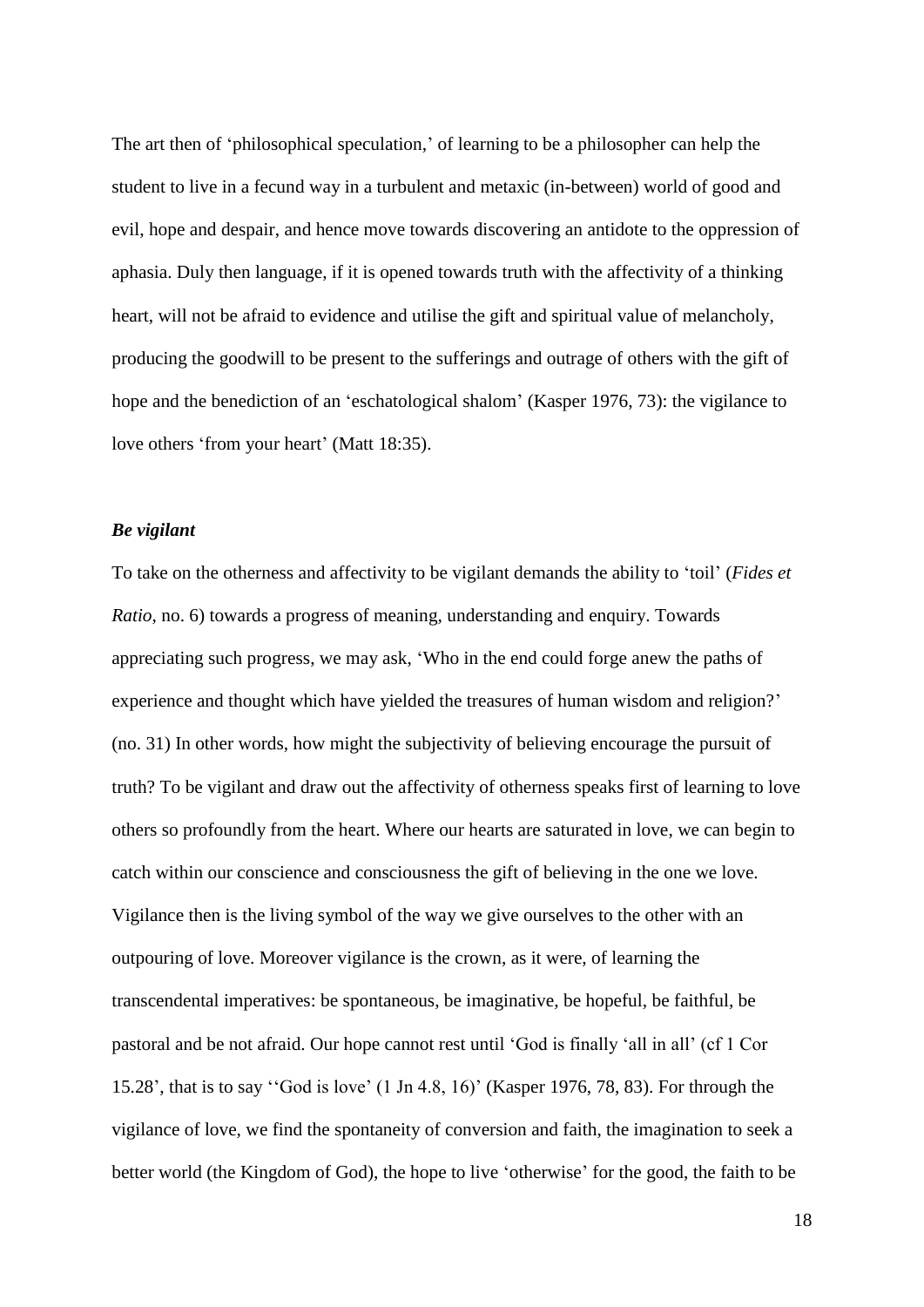holy, the pastoral spirit to care for others and the strength to not be afraid in the world in the midst of encountering evil and evil doers.

Moreover, the affectivity of vigilance can find resonance in the life of the martyrs of faith and charity. Pope St. John Paul II explains:

The martyrs know that they have found the truth about life in the encounter with Jesus Christ, and nothing and no-one could ever take this certainty from them. Neither suffering nor violent death could ever lead them to abandon the truth which they have discovered in the encounter with Christ. This is why to this day the witness of the martyrs continues to arouse such interest, to draw agreement, to win such a hearing and to invite emulation. This is why their word inspires such confidence: from the moment they speak to us of what we perceive deep down as the truth we have sought for so long, the martyrs provide evidence of a love that has no need of lengthy arguments in order to convince. The martyrs stir in us a profound trust because they give voice to what we already feel and they declare what we would like to have the strength to express (*Fides et Ratio*, no. 32).

The affectivity and otherness of vigilance signifies a vocation paralleling the experiences of the martyrs of the Christian faith: an uncompromising personal and intimate encounter with Jesus the Christ: the truth of love, namely the very affectivity and voice of 'what we already feel' at the level of the soul: the value of being a gift of self for others. We can suggest then that the transcendental imperative, be vigilant, articulates an affectivity and willingness to love others so deeply. Encountering Christ's word in the depths of the soul and conscience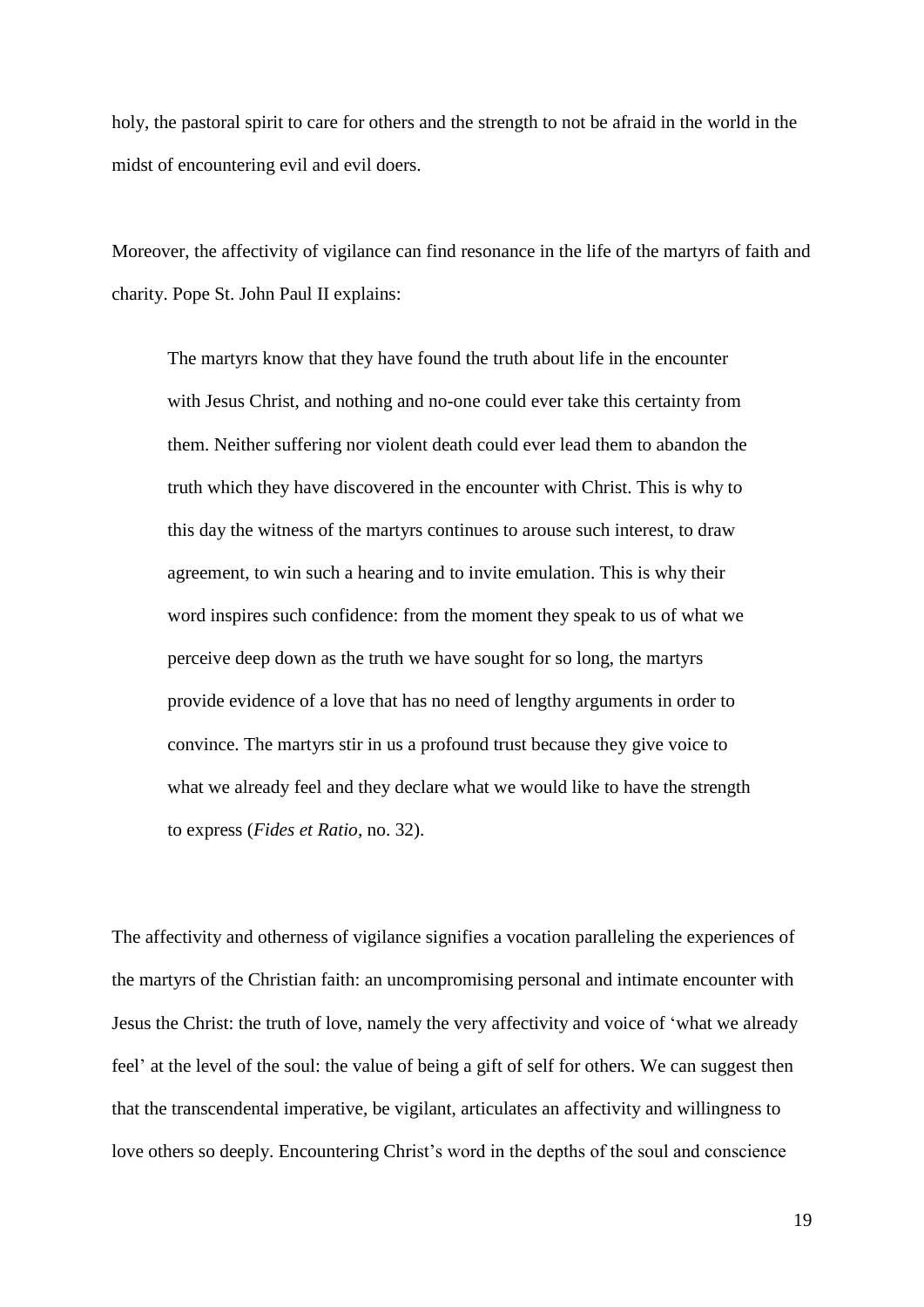signifies hearing the language of truth, and accordingly the grace and vocation to make the voice of truth be heard as love.

In terms of good teaching, learning from the experience of the martyrs suggests that love is demanding even to the point of great sacrifice for the good of the students. The import for good teaching and possessing a thinking heart therefore means having the willingness to shed a little blood and haemorrhage for the good of the students. Love then is not afraid to encounter the moods and difficulties of the students and even be cut or wounded from their own limitations and weaknesses. The teacher will encounter difficult students. However, where the affectivity of the vigilance of love is at hand, the otherness of being vulnerable to students' wounds, to feel their suffering and hurt, brings about a sense of the wisdom and truth of love, namely compassion.

#### **Conclusion: Towards a Thinking Heart of Education**

Our seven transcendental imperatives of transformative being have helped to create a theological and phenomenological (ethical metaphysical) perspective of good teaching. To summarise, we can relate our imperatives as follows:

- (i) *be spontaneous* to offer a little goodness, wisdom and compassion.
- (ii) *be imaginative* to take on the flesh and blood reality of the world of the students.
- (iii) *be hopeful to* encourage students to express their ideas, memories and reflections.
- (iv) *be faithful* to help students develop their creative imagination.
- (v) *be pastoral* to commit to spiritual formation.
- (vi) *be not afraid* to nurture students in philosophical speculation and become a philosopher.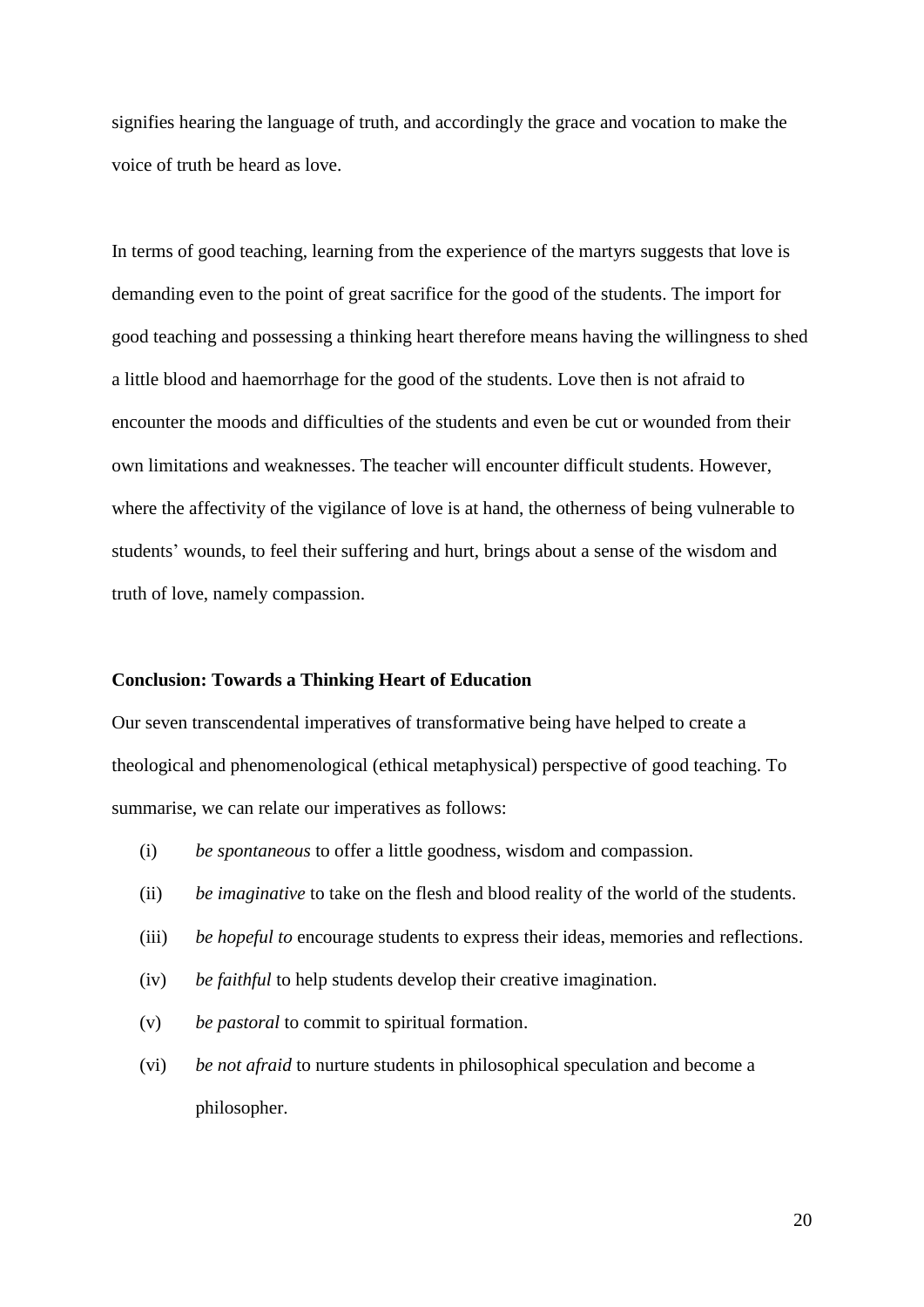(vii) *be vigilant* to allow love to penetrate the progress and toil of meaning, understanding and enquiry.

Accordingly, looking at these seven imperatives we have set out to bring to light the value of the Catholic Intellectual Tradition's search for truth in terms of how affectivity and otherness might help to inspire the desire for transformative learning and teaching. To this end, we have sought to evoke the metaphor of possessing the resilience of a thinking heart of further intelligence.

A thinking heart of education, of good teaching and learning, facilitates the practice of truth as a journey of self-discovery, the very 'admonition to know yourself' (*Fides et Ratio*, no. 1). Let us think of education as a journey wherein both teachers and students find themselves travelling towards new lands, new languages, new ways of being, and moreover new questions such as '*Who am I? Where have I come from and where am I going? Why is there evil? What is there after this life?*' (no. 1) Where a teacher then accompanies students along the journey of discovering and responding to these questions, we find here the hope that the journey has begun to make its way towards a biblical horizon of mystery of 'What no eye has seen, nor ear heard, nor human heart conceived, what God has prepared for those who love him' (1 Cor 2:9).

To ask questions of meaning and truth is to journey towards the place of faith, hope and love, the very Kingdom of God. Here we find thinking hearts of hope and compassion growing in acceptance of others, dismantling 'prejudices and social barriers', facilitating new ways of communication and inspiring warmth, intelligence, humour, intimacy 'and the sharing of sadness and joy' (Kasper 1976, 86). We can summarise and conclude that the affectivity of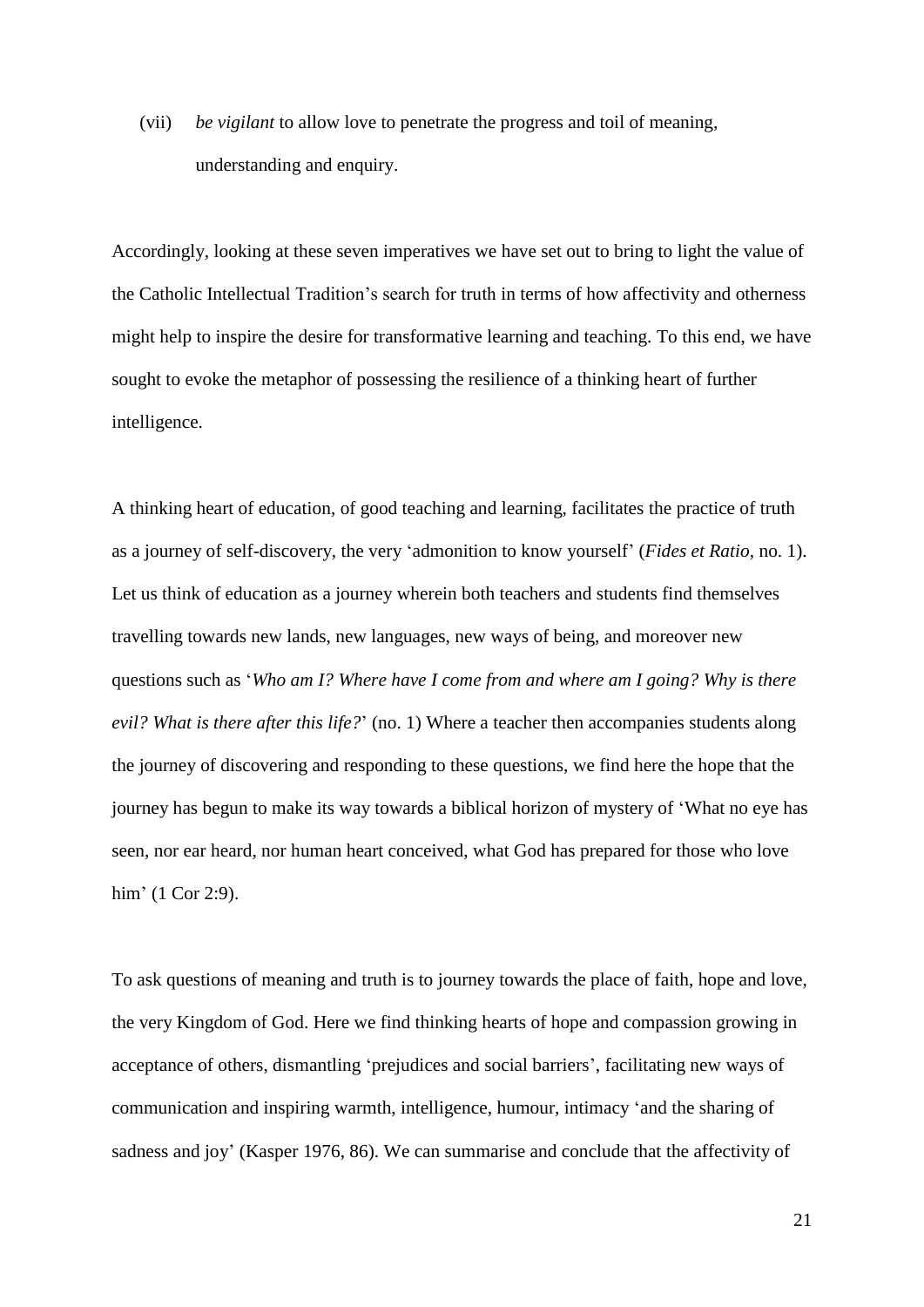good teaching is a transformative journey of awareness of the revelation of divine love at the source of truth, self-discovery and 'the meaning of life' (p. 86).

## **References**

Cohen, Richard A. 1994. 'Introduction'. In Emmanuel Levinas, *Unforeseen History*.

Translated by Nidra Poller*.* Chicago: University of Illinois Press, 1994.

Doran, Robert M. 2008. 'Being in Love with God: A Source for Analogies for Theological

Understanding'. *Irish Theological Quarterly* 73(3-4): 227-242. DOI:

10.1177/0021140008095436.

Hillesum, Etty. 1996. *An Interrupted Life. The Diaries, 1941-1943 and Letters From* 

*Westerbork*. New York: Henry Holt.

John Paul II. 14 September, 1998. *Fides et Ratio*.

Kasper, Walter. 1976. *Jesus the Christ*. New York: Paulist Press.

Kelly, Anthony J. 2008. 'A Tradition of Hopeful Intelligence.' *Compass: A Review of* 

*Topical Theology* 42:1, 20-34.

Kelly, Anthony. 2006. *Eschatology and Hope*. Maryknoll NY: Orbis Books.

Levinas, Emmanuel. 1990. 'Freedom of Speech'. In *Difficult Freedom: Essays on Judaism*.

Translated by Seán Hand. Baltimore: The John Hopkins University.

Levinas, Emmanuel. 1999. *Otherwise Than Being or Beyond Essence*. Translated by

Alphonso Lingis. Pittsburgh PA: Duquesne University.

Levinas, Emmanuel. 1998. 'Useless Suffering'. In *Entre Nous: Thinking-Of-The-Other*.

Translated by Michael B. Smith and Barbara Harshav. New York: Columbia University Press.

Lonergan, Bernard. 1996. *Method in Theology*. Toronto: University of Toronto Press.